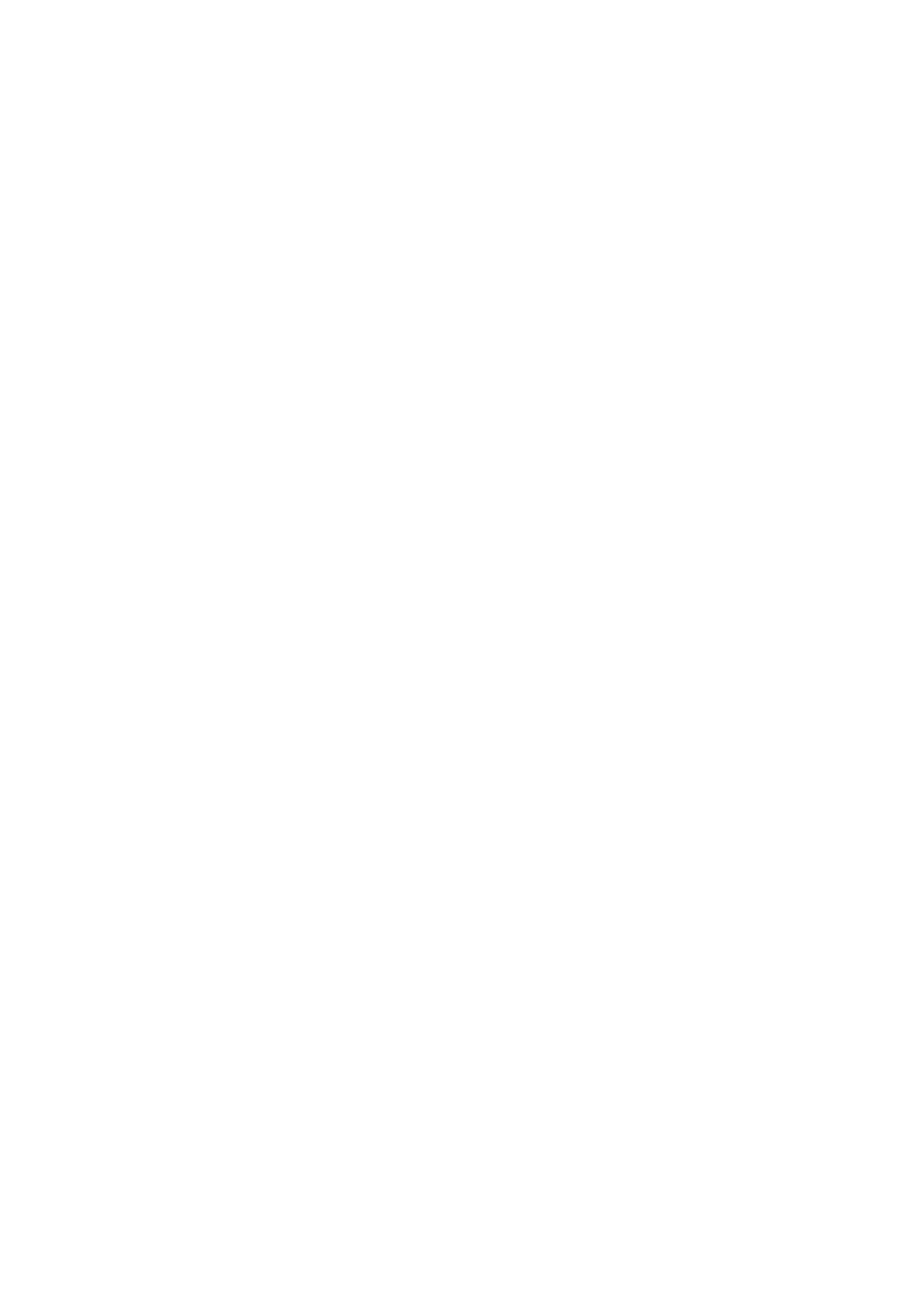

# **The relationship between road safety and congestion on motorways**

A literature review of potential effects

R-2010-12 Paula Marchesini & Wendy Weijermars Leidschendam, 2010 SWOV Institute for Road Safety Research, The Netherlands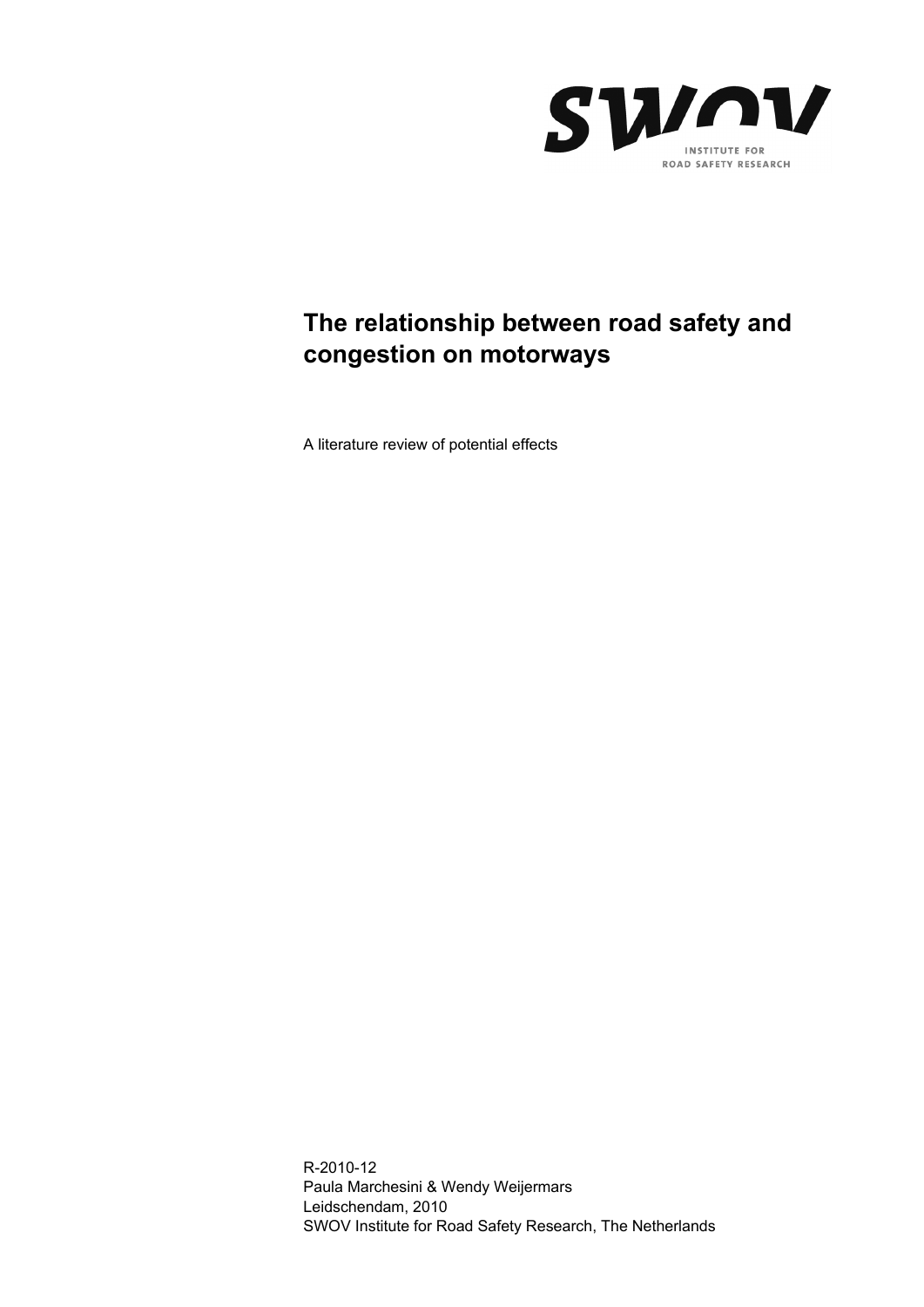## **Report documentation**

| R-2010-12                                                                                                                                                                                                                     |
|-------------------------------------------------------------------------------------------------------------------------------------------------------------------------------------------------------------------------------|
| The relationship between road safety and congestion on<br>motorways                                                                                                                                                           |
| A literature review of potential effects                                                                                                                                                                                      |
| Paula Marchesini & Wendy Weijermars                                                                                                                                                                                           |
| <b>Wendy Weijermars</b>                                                                                                                                                                                                       |
| 01.6.1.2                                                                                                                                                                                                                      |
|                                                                                                                                                                                                                               |
| Congestion (traffic), motorway, rear end collision, collision,<br>accident, severity (accid, injury), speed, traffic concentration,<br>mathematical model.                                                                    |
| This literature review investigates the relationship between<br>congestion and safety at road sections of the main road network<br>(mainly motorways) and specifically looks at unstable and<br>congested traffic conditions. |
| 28                                                                                                                                                                                                                            |
| € 8.75                                                                                                                                                                                                                        |
| SWOV, Leidschendam, 2010                                                                                                                                                                                                      |
|                                                                                                                                                                                                                               |

This publication contains public information. However, reproduction is only permitted with due acknowledgement.

SWOV Institute for Road Safety Research P.O. Box 1090 2260 BB Leidschendam The Netherlands Telephone +31 70 317 33 33 Telefax +31 70 320 12 61 E-mail info@swov.nl Internet www.swov.nl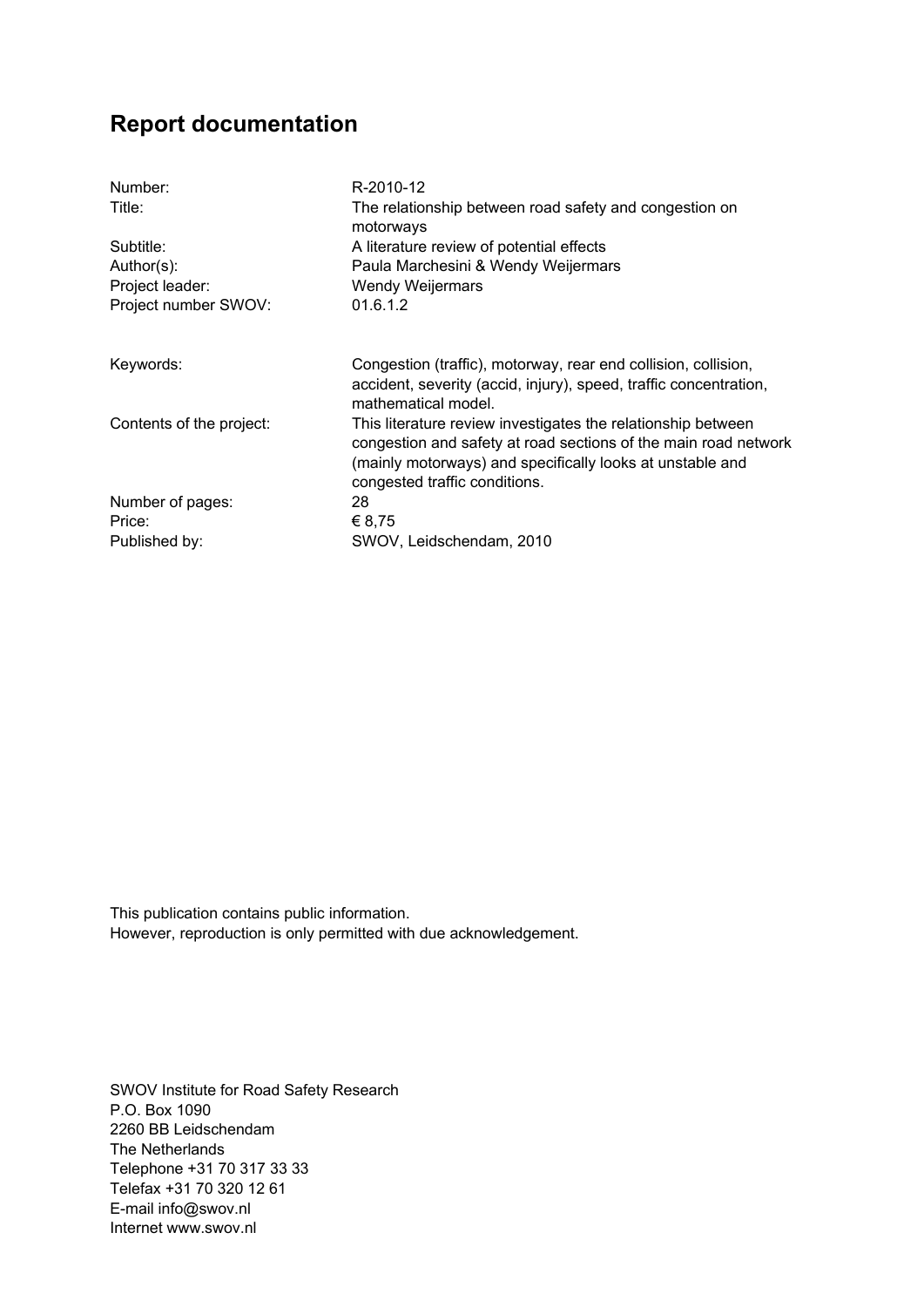### **Summary**

Mobility has been increasing significantly in the last few decades and will continue to increase. On road stretches which have insufficient capacity, traffic becomes congested. Traffic congestion has a negative impact on the economy and on the quality of people's lives. Road users experience delay and stress, and environmental pollution increases. The effects of traffic congestion on traffic safety, however, are less obvious.

This literature review investigates the relationship between congestion and safety at road sections of the main road network (mainly motorways) and specifically looks at unstable and congested traffic conditions. The hypotheses that are explored are the following:

- 1. Traffic congestion levels have been increasing significantly in the last few decades, and this trend seems to continue. The general perception is that crash frequency increases with increasing congestion levels. Nevertheless, it is expected that severe crashes will not increase under these traffic conditions.
- 2. Crash frequency, severity and type are expected to be affected by the changing flow conditions that occur when traffic starts to become congested.
- 3. Once traffic is congested, fewer (serious) crashes are expected to occur within the queue. In contrast, at the tail of the queue more severe rearend crashes are to be expected.
- 4. It is expected that the effects of congestion on safety depend on the extent to which drivers are surprised by the congestion. This may, in its turn, depend on the type of congestion, the location of the queue and the use of variable message signs.

Two types of studies are discussed; 1) studies that use aggregated data and compare various locations and/or different time periods (e.g. peak and nonpeak) and 2) studies that are based on short observation periods and analyse which traffic conditions result in crashes.

With regard to the first hypothesis, results of different studies are not consistent. Some studies find that high volume to capacity (V/C) ratios result in higher crash rates but less severe crashes. Another study finds that crash rates decrease at high density levels, and one of the studies does not find any relationship between congestion and crash frequency nor between congestion and crash severity. None of these studies explicitly provide information about the influence of congestion on crash rate.

The results regarding the second hypothesis seem to be more consistent. The studies suggest that crash likelihood increases as speed variability increases (a typical indicator for unstable traffic conditions). Also large speed differences between lanes and density variability seem to increase crash likelihood.

Crash severity seems to decrease with increasing volumes (or V/C ratios). Golob, Recker & Pavlis (2008) report that crash severity does not seem to change during the transition from free flow to congested conditions, yet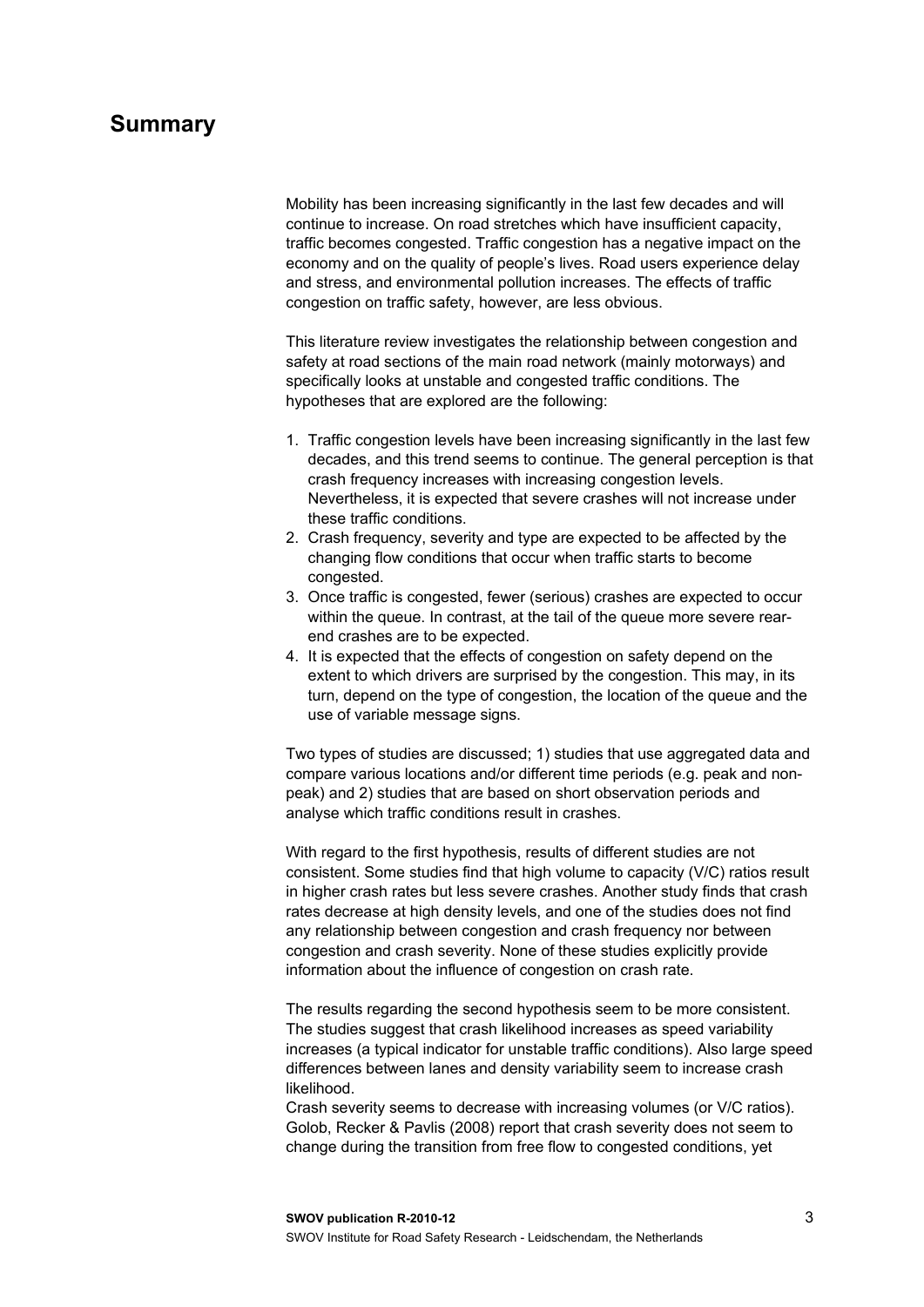decreases once traffic is congested. Furthermore, the studies seem to show consistent results with regard to crash type. Rear-end crashes are more likely to occur during unstable conditions.

The third hypothesis could not be fully proved, due to the scarcity of the literature on this topic. Nevertheless, the studies which rely on disaggregated data provide some insight in this respect. The study by Golob, Recker & Pavlis (2008) (also based on disaggregated data) reports some findings that can be related to the situation within the queue. It is observed that once traffic is congested, crash severity is greatly reduced when all lanes present similar flow conditions. The authors find that under these conditions of uniformity, crashes with (fixed) objects are more likely to occur. When only the left and interior lanes are congested, rear-end and sideimpact crashes are more likely.

The fourth hypothesis about the effects on safety of structural and incidental congestion could not be investigated on the basis of the available literature.

In summary, the literature discussed provides insight into the relation between unstable traffic conditions and crash frequency, severity and type. Moreover, it offers a better understanding of rear-end crash occurrence at the tail of the queue. Although the available literature does not provide a complete picture of the relationship between congestion and safety, it does present an overview of the current status of research on this subject. However, several questions are still to be answered. As increasing congestion seems to pose a significant problem to traffic safety, there is need for further research. Therefore, we recommend investigating the relationship between congestion and traffic safety on motorways in more detail, by linking data on traffic volumes with congestion and crash data.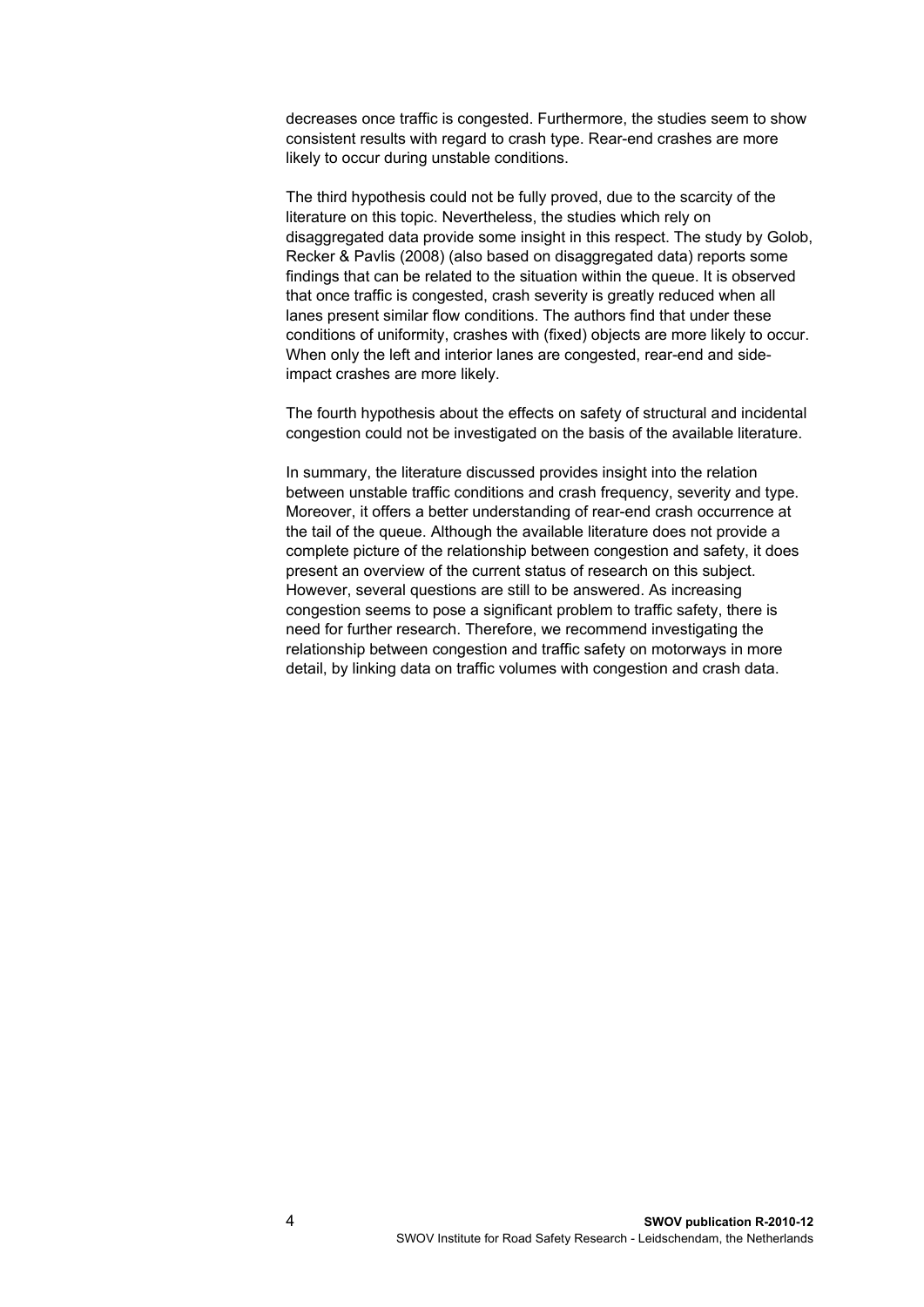## **Contents**

| 1.   | <b>Introduction</b>                                                     | 7  |
|------|-------------------------------------------------------------------------|----|
|      | 1.1. Problem statement                                                  | 8  |
|      | 1.2. Structure of the report                                            | 9  |
| 2.   | Introduction to traffic flow theory                                     | 10 |
| 2.1. | What happens when the traffic flow becomes congested                    | 11 |
| 2.2. | How to measure congestion                                               | 12 |
| 3.   | Literature review                                                       | 13 |
|      | 3.1. Relationship between flow conditions and crash severity, frequency |    |
|      | and type                                                                | 13 |
|      | Studies that use aggregated data<br>3.1.1.                              | 13 |
|      | Studies on crash precursors<br>3.1.2.                                   | 15 |
| 3.2. | What happens at the tail of the queue and 'within' the queue            | 20 |
| 4.   | <b>Conclusions and further research</b>                                 | 22 |
| 4.1. | Conclusions                                                             | 22 |
|      | 4.2. Further research                                                   | 24 |
|      | <b>References</b>                                                       | 26 |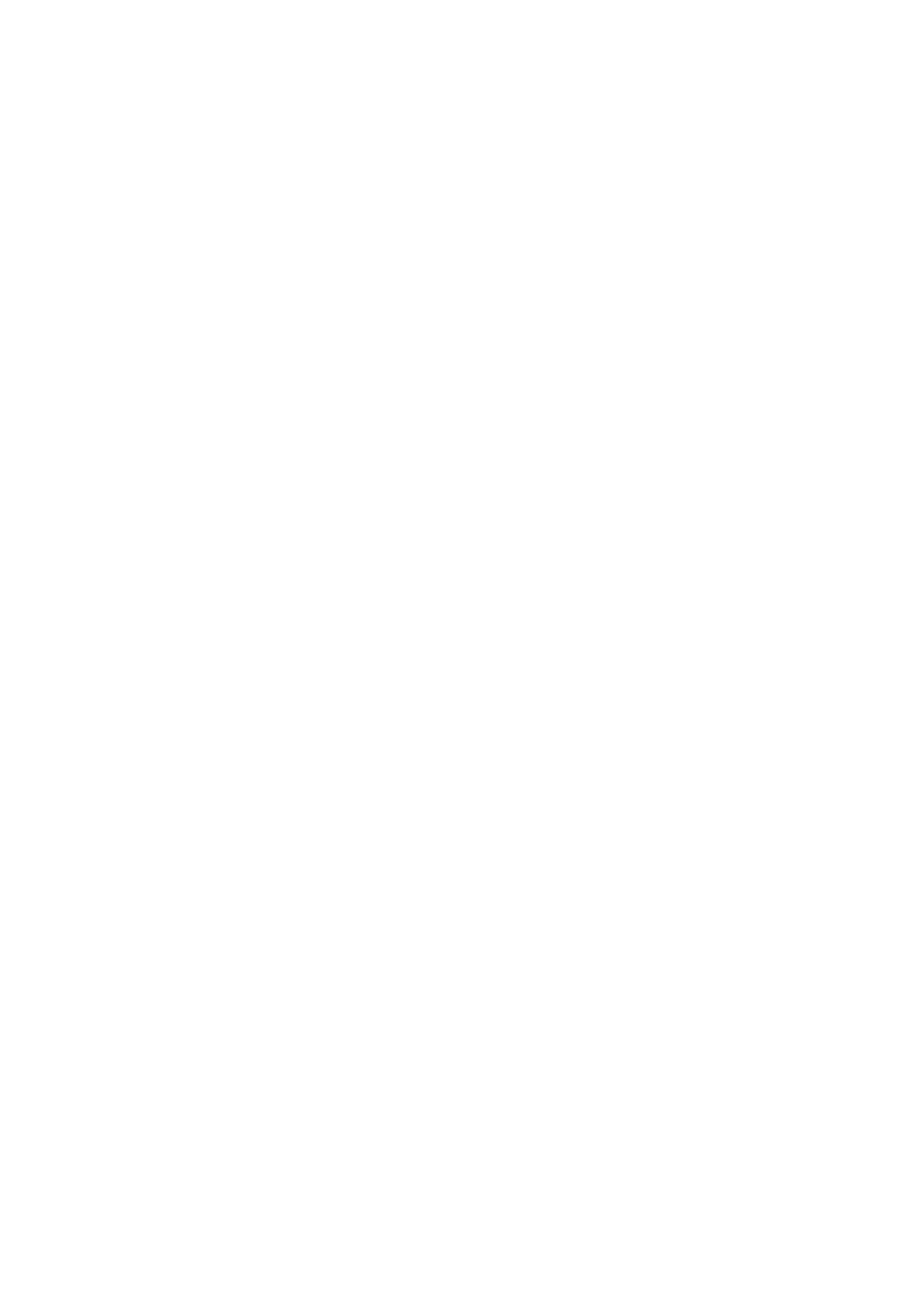## <span id="page-8-0"></span>**1. Introduction**

Mobility has been increasing significantly in the last few decades and will continue to increase (Janssen, Okker & Schuur, 2006). In the Netherlands, the number of kilometres driven increased by 5 percent between 2000 and 2008 (KiM, 2009) and car use increased by 10 percent between 2000 and 2008 (KiM, 2008). The number of kilometres driven on Dutch motorways increased from 55,6 billion in 2000 to 63,3 in 2007 (DVS, 2008). On road stretches which have insufficient capacity, traffic becomes congested.

The delay due to congestion<sup>[1](#page-8-1)</sup> on motorways increased by 58 percent between 2000 and 2008, from 30,8 million hours to 48,7 million hours (DVS, 2009). *Figure 1*, below, shows that delay mainly increased during peak periods (KiM, 2008).



Figure 1. *The amount of traffic delay (y-axis) in relation to the time of the day (x-axis) and in blue the increase of traffic delay between 2000 and 2006 (Source: KiM, 2008).*

Traffic congestion has a negative impact on the economy (by decreasing productivity) and on the quality of people's lives. Road users experience delay and stress and environmental pollution increases (more noise, more emissions and more fuel consumption).

l

<span id="page-8-1"></span> $1$  This is defined as the delay for vehicles that travel with a speed lower than 50km/h compared to a reference speed of 100 km/h.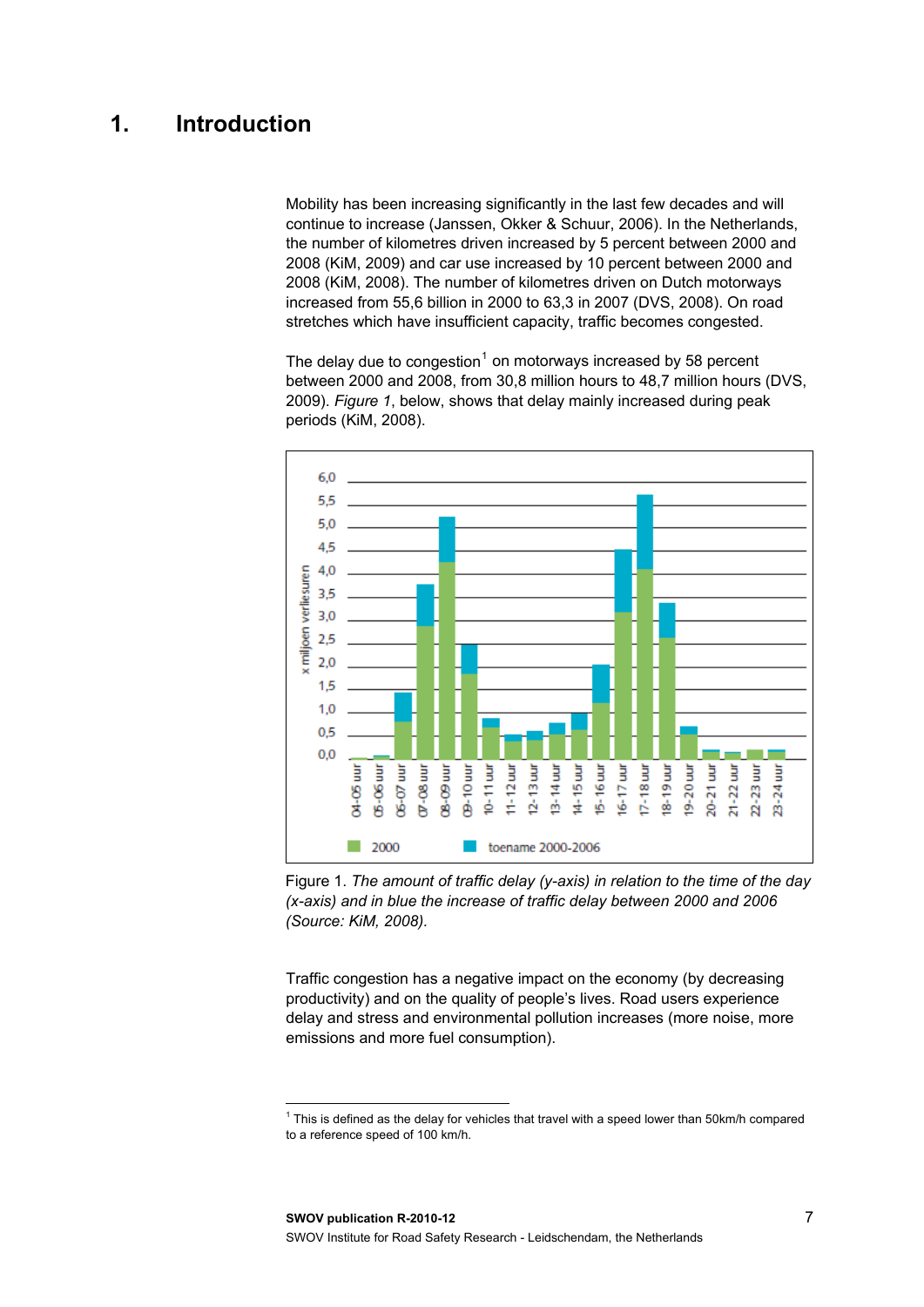The effects of traffic congestion on traffic safety, however, are less obvious. Rietveld & Shefer (1994) suggest that congestion might have a positive effect on safety by decreasing the number of fatalities as speeds decrease. Although this statement seems logical, when looking at the traffic conditions in more detail the effects of congestion on safety are less apparent. As traffic flow increases and density approaches its critical value, traffic flow is said to be unstable. Under these conditions, any small disturbance may lead to crashes. Once the traffic jam is formed, rear-end crashes may occur at the tail of the queue due to large differences in speed. Furthermore, motorways giving evidence of structural congestion (i.e. there where demand is almost always higher than capacity) cause road users to seek alternative routes often perceived as faster routes - which are almost inevitably roads with a higher accident risk.

It is important to gain a clear understanding of how traffic flow processes affect safety, in order to better understand developments in traffic safety and in order to identify possibilities for improvement. This report focuses on the effects of unstable and congested traffic situations on traffic safety.

#### <span id="page-9-0"></span>1.1. **Problem statement**

The literature review in this report focuses on the relationship between traffic volume and safety at road sections of the main road network (mainly motorways) and specifically looks at unstable and congested traffic conditions. A literature review on the relationship between congestion and safety on secondary roads can be found in Duivenvoorden (2010).

The literature review is intended to provide insight into the following hypotheses:

- 1. Traffic congestion levels have been increasing significantly in the last few decades and this trend seems to continue. The general perception is that crash frequency increases with increasing congestion levels. Nevertheless, it is expected that severe crashes will not increase under these traffic conditions.
- 2. As traffic **starts to become congested**, the average speed decreases but the number of interactions increases and flow conditions are unstable. It is expected that fewer *severe* crashes will occur given the lower speeds. Unstable flow conditions are expected to result in an increase in the frequency of rear-end crashes. Also, run-off-road and side-impact crashes may occur, given the manoeuvre drivers will make in order to avoid hitting the tail of a queue. Frequency, severity and type of crash are therefore expected to be affected by the changing flow conditions.
- 3. Once **traffic is congested**, vehicles decelerate and accelerate within short distances. Speed in the queue is low and as a result fewer crashes are expected to occur within the queue. On the other hand, traffic that approaches the queue might be surprised by the queue and therefore, more severe rear-end crashes are to be expected at the tail of the queue.
- 4. There are two types of congestion: structural or incidental (also referred to as recurrent and non-recurrent congestion). Structural congestion occurs when traffic demand is higher than capacity, while incidental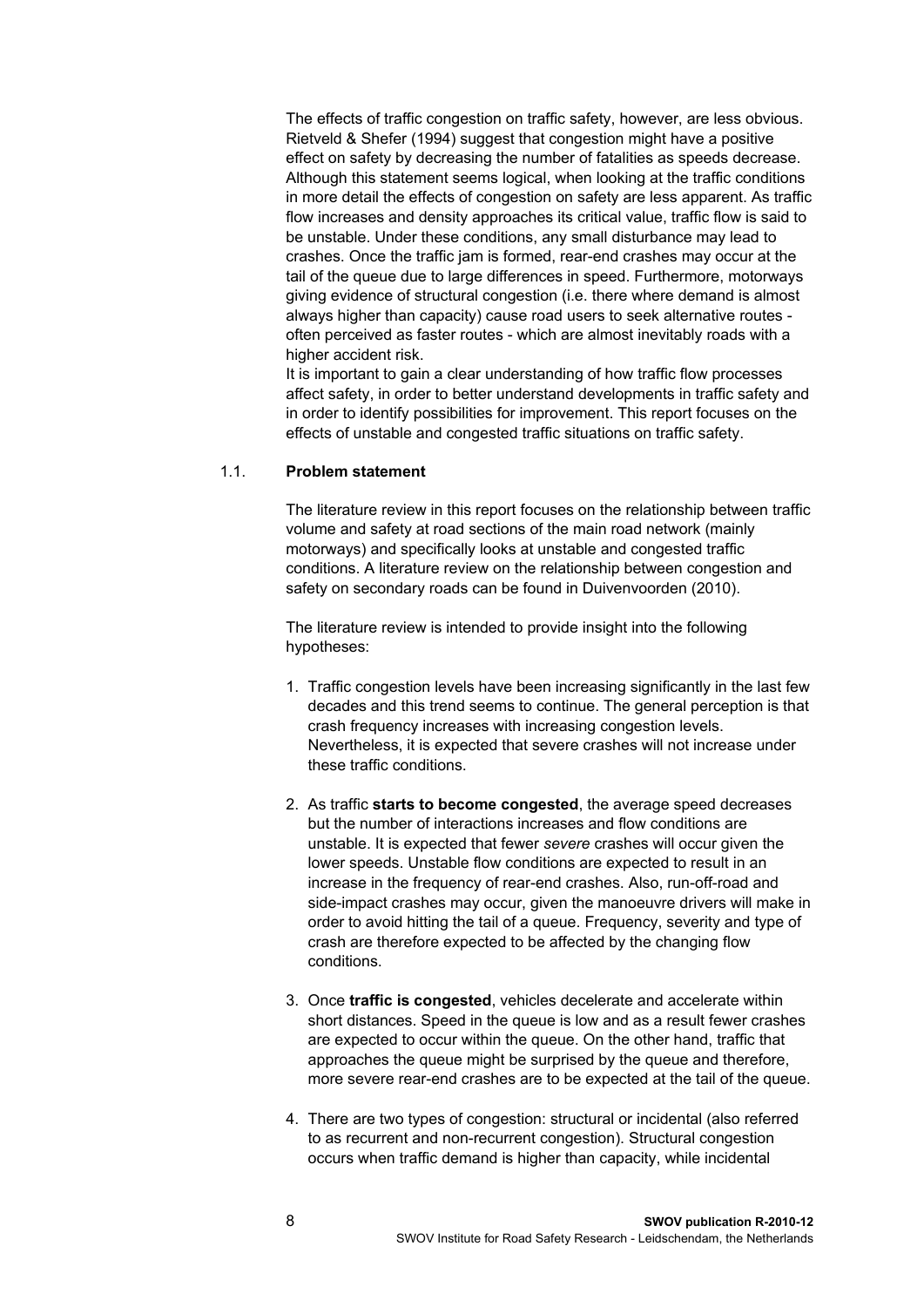congestion is the result of occasional conditions such as a crash, bad weather or road works which alter the traffic flow<sup>2</sup>. Drivers are able to anticipate the occurrence of structural congestion more easily because it takes place at about the same locations at about the same time of the day. Incidental congestion, on the other hand, might surprise drivers and lead to more unexpected behaviour. The extent to which congestion surprises drivers also depends on other factors, such as the distance from which the queue is visible (e.g. a queue located just after a curve will result in greater surprise) and the use of technology to warn drivers (e.g. variable message signs or in-car technology). It is expected that the effects of congestion on safety will vary according to the type of congestion and the extent to which the congestion surprises the driver.

5. There is a relationship between congestion levels and route choice. Drivers opt for alternative routes in an attempt to reach their destination faster than by simply joining or entering a queue. This route choice may be based on the driver's familiarity with the network or on information provided by either variable message signs or in-vehicle systems. When traffic diverts from congested motorways to secondary roads, a safety problem might arise as different types of roads show different levels of safety. Motorways, for instance, are safer than secondary roads (SWOV, 2007). Consequently, route choice management has to be addressed from a mobility perspective as well as a safety perspective. This is a very broad topic which is dealt with in a different research project (Dijkstra & Drolenga, 2008).

#### <span id="page-10-0"></span>1.2. **Structure of the report**

l

*Chapter 2* of this report provides a brief overview of traffic flow theory while *Chapter 3* provides insights based on a literature review on congestion and safety. Finally, *Chapter 4* discusses the conclusions that can be drawn on the basis of the literature and gives recommendations regarding further research.

<sup>&</sup>lt;sup>2</sup> Congestion in the Netherlands is mainly (about 80%) due to high traffic demand,

<sup>12 – 15%</sup> is due to traffic accidents and 4% to road works (DVS, 2008).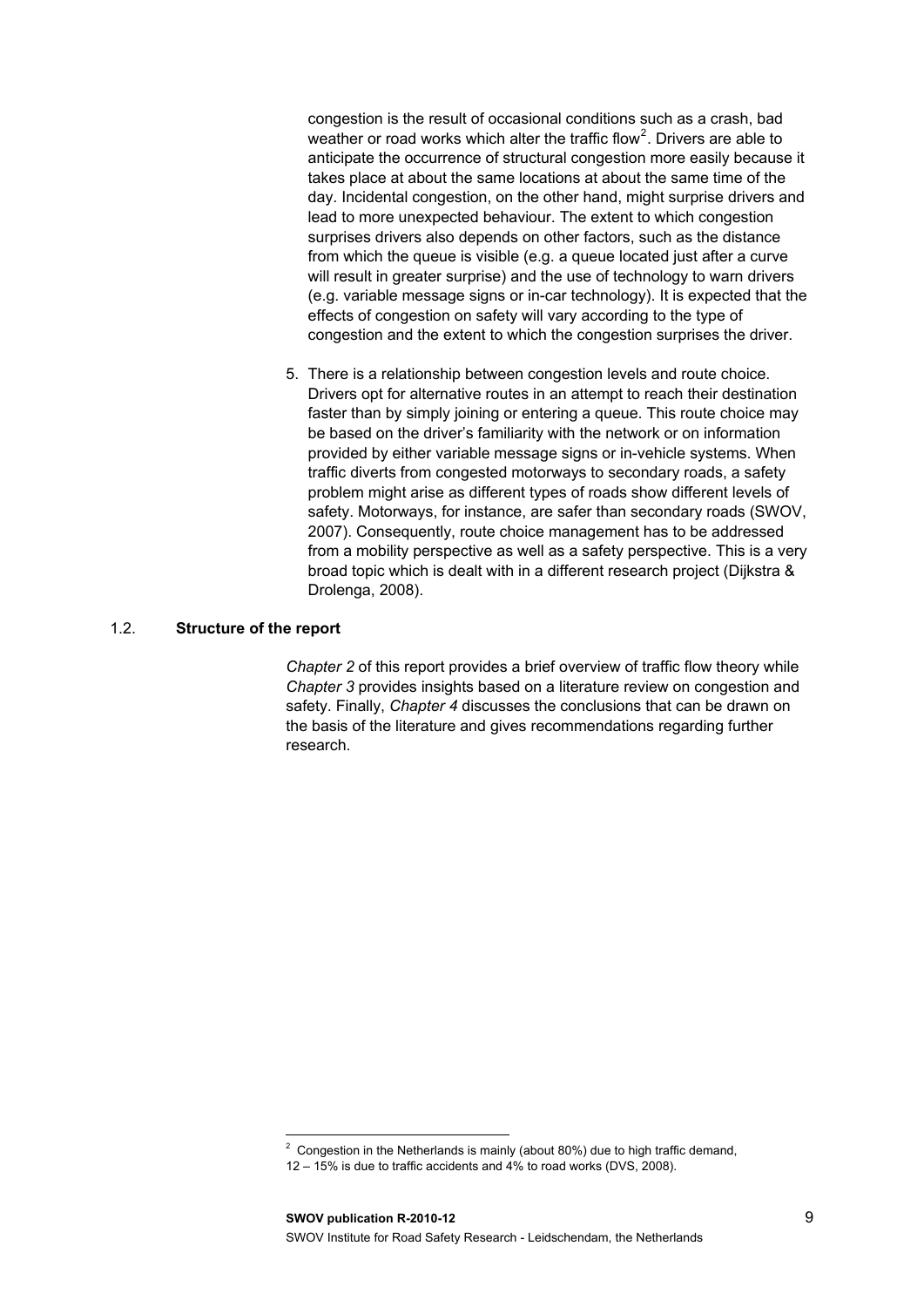## <span id="page-11-0"></span>**2. Introduction to traffic flow theory**

Traffic flow can be described at a macroscopic level by three main variables; volume, density and mean speed. These variables can be defined as follows (Hoogendoorn, 2007):

"The volume of traffic (*traffic volume*) is the number of vehicles passing a cross-section of a road in a unit of time."

"The *density* of a traffic flow is the number of vehicles present on a unit of road length at a given moment. Just like the volume the density can refer to a total road, a roadway, or a lane."

"The *mean speed* is the arithmetic mean of the speeds of the vehicles passing a point on a roadway. The mean speed can be measured at a point (cross section) or at a given moment. The space-mean speed is the arithmetic mean of the speeds of the vehicles on a road section at a given moment."

Under stationary and homogeneous flow conditions, the relationship between the variables traffic volume (q), density (k) and speed (u) can be described by the following equation:

 $q = k \cdot u$ 

where *u* is the space-mean speed.

The relations between pairs of these variables are described by the so called *fundamental diagrams*. *[Figure 2](#page-12-1)* below shows the theoretical fundamental diagrams.

From these graphs various interesting points emerge that distinguish free flow from congested conditions:

*uo* is the free flow speed, that is, the speed if *k=0* and *q=0* 

*uc* is the capacity speed

*qc* is the critical traffic volume

 $k<sub>c</sub>$  is the critical density

 $k_i$  is the jam density

The region of the graphs that takes values of density smaller than the *jam density* is called the free flow branch, whereas the region that takes density values larger than the critical is called the congested branch.

These diagrams provide information about the relationship between the variables but not about the causality. The shape of these diagrams has been studied extensively and various mathematical models and empirical relationships can be found in the literature (Hall, 2001). In this report, this topic will not be discussed further.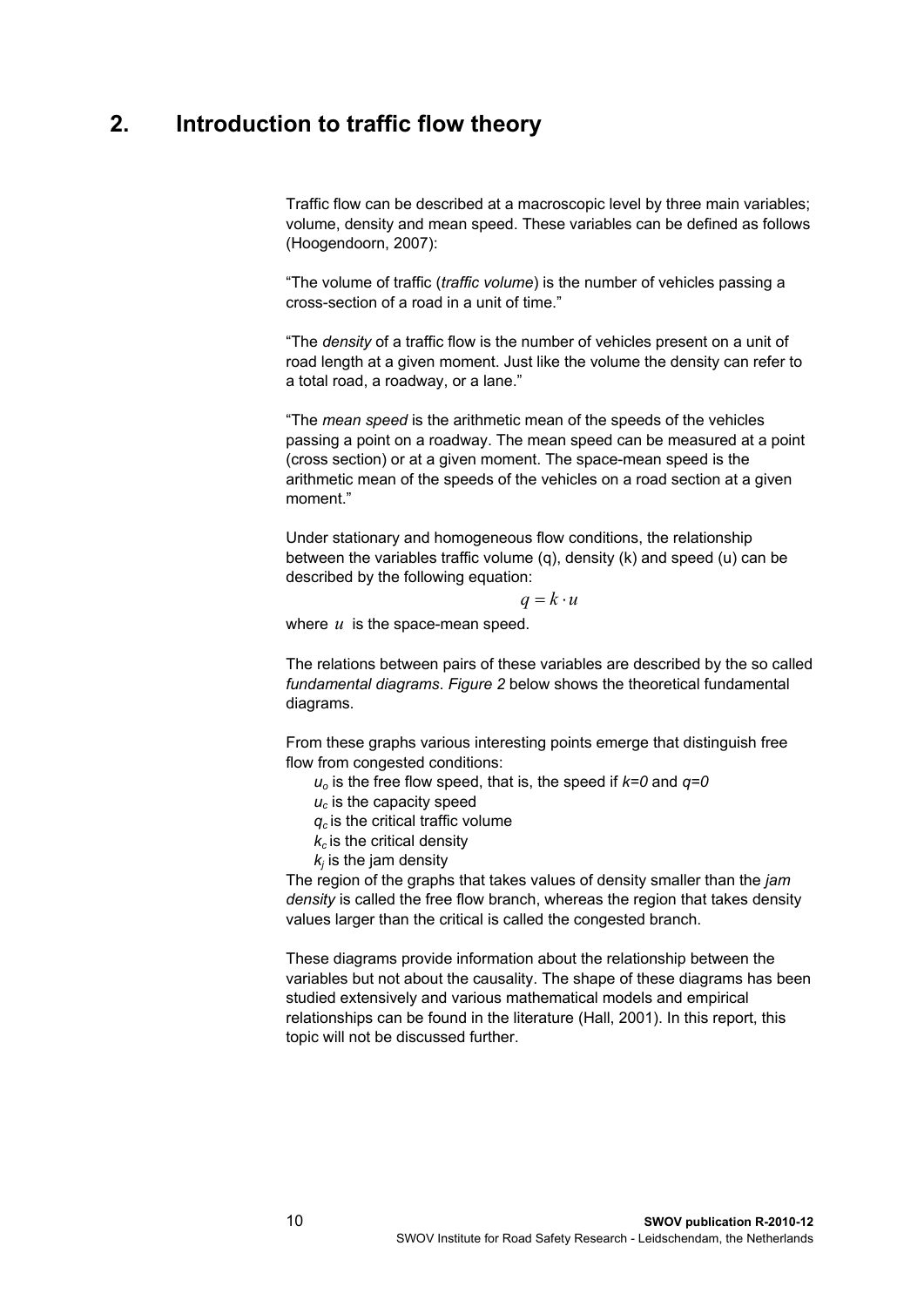

Figure 2. *Three interrelated forms of the fundamental diagrams (Hoogendoorn, 2007).*

#### <span id="page-12-1"></span><span id="page-12-0"></span>2.1. **What happens when the traffic flow becomes congested**

Congested traffic flow is characterized by a situation in which road users cannot drive at their desired speed because they are constrained by the presence of other road users. In contrast, a free flow situation occurs when road users do not influence each other's behaviour.

Smooth traffic flow can suddenly change due to, for instance, a decelerating or slow moving vehicle or a partial blocking of the road. This sudden change generates discontinuities in the traffic stream in the form of kinematic shock waves. A shock wave is a rapid change in the traffic conditions (flow and density) that propagates in time and space (Van Driel, 2007; Hoogendoorn, 2007). The shock wave is characterized by the sudden change in the individual vehicle speeds downstream of the disturbance.

Shockwaves can be classified in various ways. For instance, they can be classified according to the direction in which they propagate. A *backward* moving shockwave propagates upstream of the disturbance while a *forward* moving shockwave propagates in the same direction as the traffic. Shockwaves can also be differentiated with regard to the result of their propagation. As a result of a *forming* shock wave the congested section increases (e.g. vehicles joining the queue) and as a result of a *recovery* shock wave the congested section decreases; e.g. vehicles leaving the queue (May, 1990).

Assume, for instance, a reduction of capacity on a section of a motorway (that is to say, a bottleneck where the road section changes e.g. from three to two lanes). If the flow approaching the bottleneck (q<sub>i</sub>) is larger than the capacity of the bottleneck  $(q_0)$ , a queue will start growing (backward forming shockwave). As soon as  $q_i$  becomes smaller than  $q_o$  the queue will start to dissipate (forward recovery shockwave). See also *Figure 3*. In a bottleneck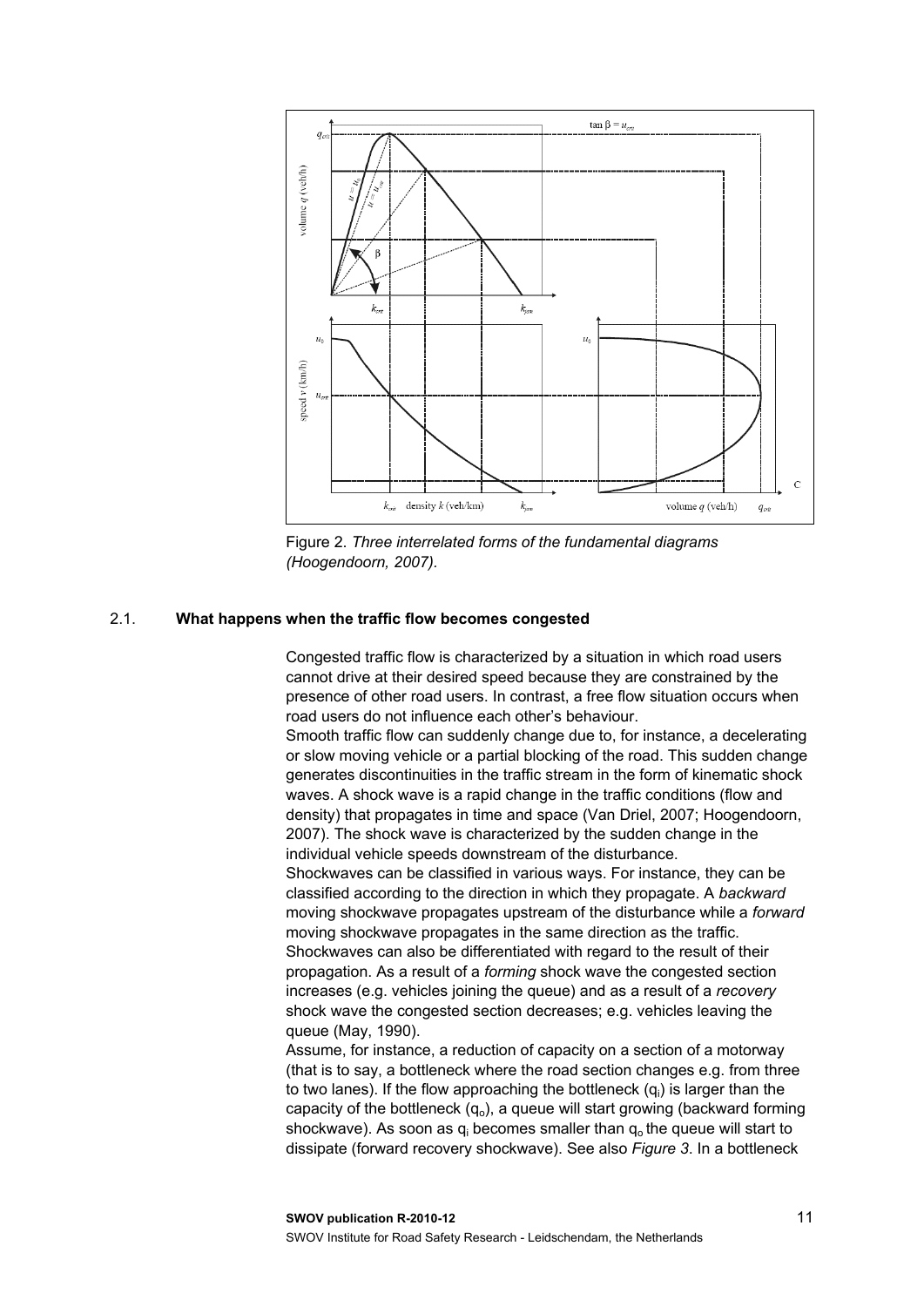there is also a frontal stationary shockwave located in the place where demand is larger than capacity.



Figure 3. *Bottleneck.*

As the traffic flow becomes congested, there are some particular conditions that can be distinguished when vehicles approach, enter, and leave the jam. When approaching a jam, drivers have to decelerate in order to adapt to the speed of the queue. This is not instantaneous as the driver's reaction time and the reaction time of the car entail a delay. Drivers, nevertheless, can anticipate and start decelerating before they queue. If the driver's reaction time and the reaction time of the vehicle equal the driver's anticipation, a stable continuation of the jam will take place, taking in a constant inflow. Within a jam, drivers keep a larger headway when driving in stop & go conditions than when driving in heavily congested or free flow conditions. The quickness of acceleration responses as drivers leave the queue has an impact on how fast the queue will dissolve (Van Driel, 2007). The input/output flow, coupled to the cause of the traffic disturbance (e.g. bottleneck, slow moving vehicle ), also determines the pace of growth and continuation of the jam.

#### <span id="page-13-0"></span>2.2. **How to measure congestion**

There are several ways of measuring congestion and each of them involves the use of different parameters such as volume, density, occupancy, queue length, travel time, delay, speed, volume to capacity ratio (V/C) and level of service (LOS). Nevertheless, there is still ongoing research into what a good measure for congestion is (for instance Jun & Lim, 2008). V/C and LOS have long been used as defined in the Highway Capacity Manual. LOS is a quality measure describing operational conditions within a traffic stream. LOS A implies free flow conditions whereas LOS F indicates congested flow. V/C ratio is defined as the volume divided by capacity. A V/C ratio of 0.8 or 0.85 is a commonly accepted threshold for congested flow conditions.

The definition of congestion on motorways that is used by Rijkswaterstaat (the Dutch Ministry of Waterways and Public Works) is an average speed of 50km/h (or lower). Other calculation methods use a variety of the listed parameters and will be discussed in the next chapter.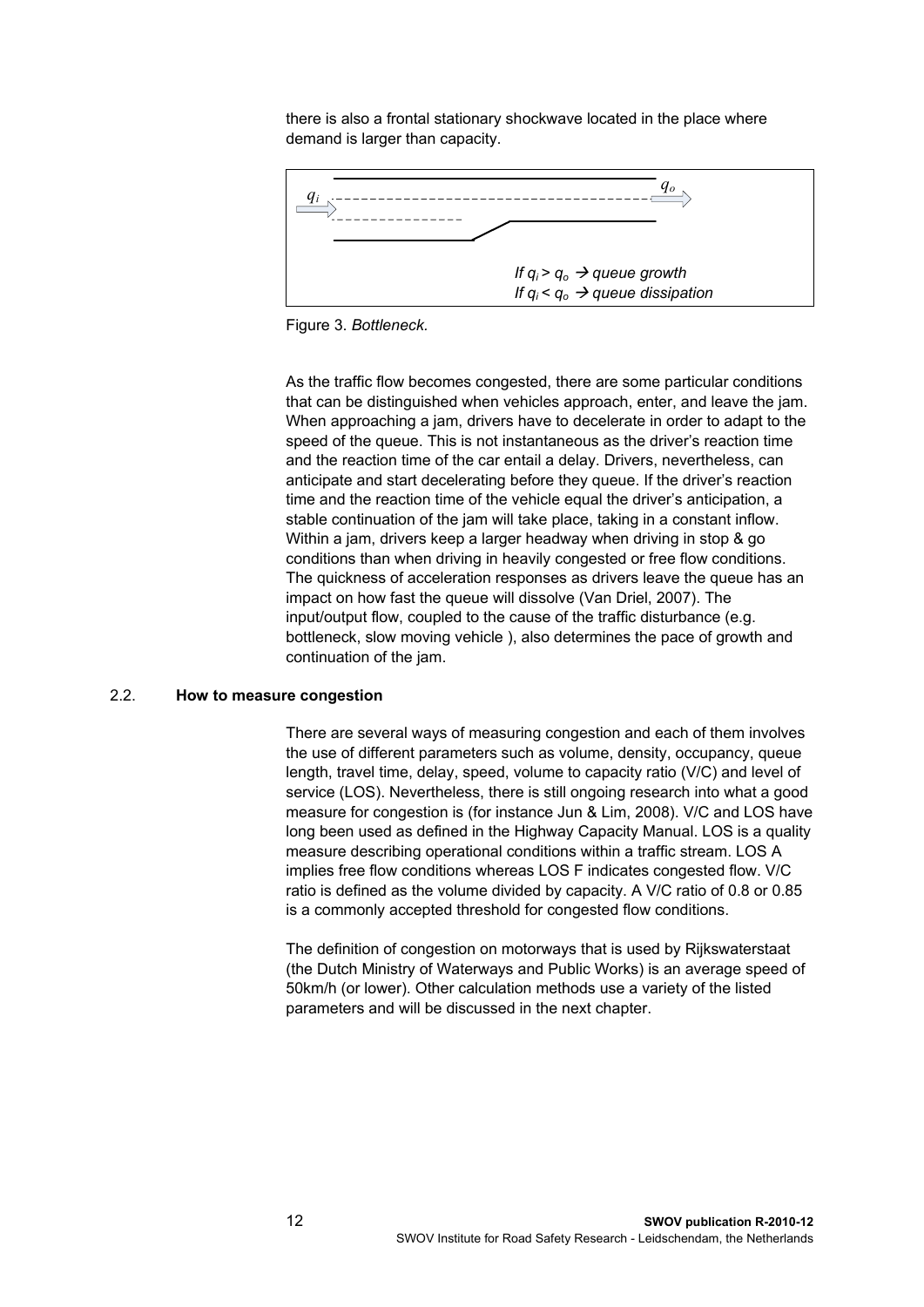## <span id="page-14-0"></span>**3. Literature review**

The literature reviewed in this report focuses on the hypotheses presented in *Chapter 1*. The literature search was performed using SWOV and Delft University of Technology libraries and Google's search engine. The key words used were the following:

*Accident, crash, safety, flow, volume, capacity, congestion, V/C, freeways, motorways, density, occupancy, speed, rear-end crash/accident, multivehicle crash/accident, queue, traffic jam.* 

There are various studies that examine the relation between congestion and safety, and their outcomes are quite diverse. The main differences are to be found in the research methodology and in the ways in which congestion is measured.

*Section 4.1* deals with the effects of congested traffic on the frequency, severity and type of crash. *Section 4.2* discusses literature that deals with crash type at the tail of and within the queue.

#### <span id="page-14-1"></span>3.1. **Relationship between flow conditions and crash severity, frequency and type**

The studies that deal with the relationship between flow conditions and crash severity, frequency and type can be split into two categories. The first uses data established during long observation periods (e.g. hours) and compares congestion and safety levels at different locations or different periods in time. The data is then aggregated over a time span, e.g. a year. The second uses short observation periods (e.g. 5 minutes) and analyses which traffic conditions lead to crashes.

#### <span id="page-14-2"></span>3.1.1. *Studies that use aggregated data*

Several studies investigate the relationship between congestion and safety by considering average hourly traffic flow. Chang & Xiang (2003) studied the relationship between congestion and crashes on arterial roads and motorways. Data on five arterial road sections and five motorway sections was employed for the study. The motorway sections studied comprised 179 links and 5402 crashes. The *volume per lane* was used as a surrogate measure for congestion. Crash frequency (AF) and accident rate (AR) were calculated according to the following formulas:

link length number of accidents on a link  $AF =$  $link length \cdot AADT$ number of accidents on a link  $AR = \frac{\text{Time of 200}}{\text{link length}}$ 

The statistical analysis shows that on links with higher AADT (annual average daily traffic) more crashes occur. Moreover, the authors find that during peak-congestion periods road links with higher volumes per lane show higher accident rates. For off-peak periods, no relationship between volume and accident rate is found. The research also looks into the relation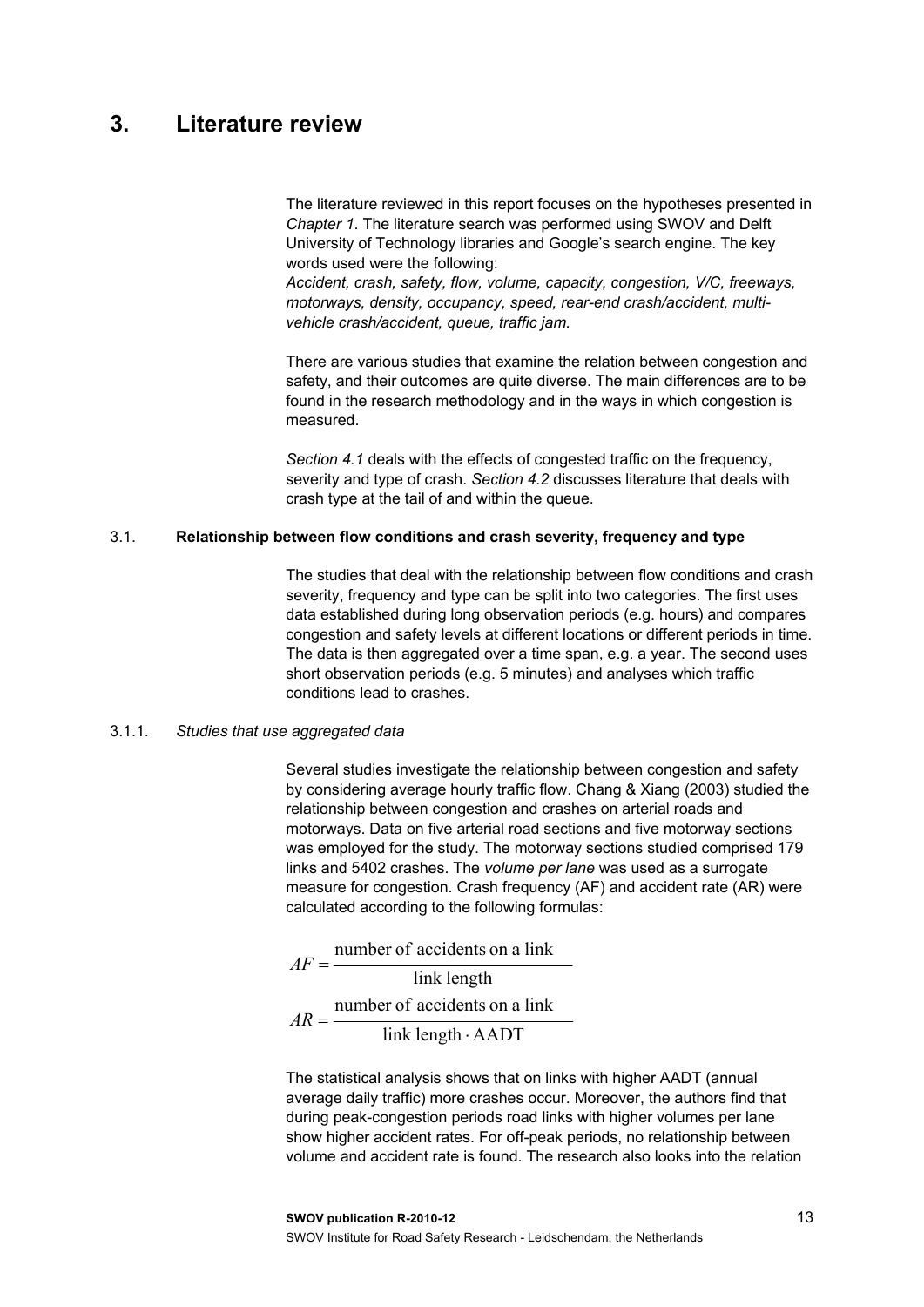between crash severity and congestion and the results show that the crashes that take place at motorways with higher ADDT are likely to be less severe.

Zhou & Sisiopiku (1997) assessed the relationship between V/C ratios and accident rate on a 26km (16 miles) stretch of an urban motorway in Michigan. This study uses V/C ratios as a measure of the traffic flow conditions. They argue that this measure is more representative of the accident exposure as it includes geometric and road operational characteristics. Three sections of the motorway with rather similar traffic volume and geometry were selected. Data on traffic flow and crashes on these sections were collected and aggregated for the analysis. In order to obtain a wide range of V/C ratios, they calculated hourly V/C ratios and accident rates. For each hour of the day, the accident rate was obtained from the following equation:

hourly acc rate =  $\frac{avg \text{.hourly number of accidents per year} \cdot 10^8}{avg \text{.hourly traffic volume} \cdot 365 \cdot 16 \text{ miles}}$ 

They report a U-shaped relationship between total accident rates and V/C ratios (*[Figure 4](#page-15-0)*). This function implies that hours with low V/C ratio (e.g. at night time) show high accident rates. As the V/C increases the accident rate decreases, reaches a minimum and increases again for higher V/C ratios.



<span id="page-15-0"></span>Figure 4. *Accident rate vs. V/C ratio (Zhou & Sisiopiku, 1997).*

A U-shaped function is also found between V/C ratios and multiple-vehicle accident rates as well as between V/C ratios and property-damage-only accident rates. However, for injury and fatal crashes increasing V/C ratios result in decreasing accident rates. The relations found in this study might also have been influenced by factors other than V/C ratios, e.g. light conditions and driver conditions (alcohol, fatigue).

Lord, Manar & Vizioli (2005) studied the influence of volume, density and V/C ratios on the occurrence of crashes on rural and urban motorways. They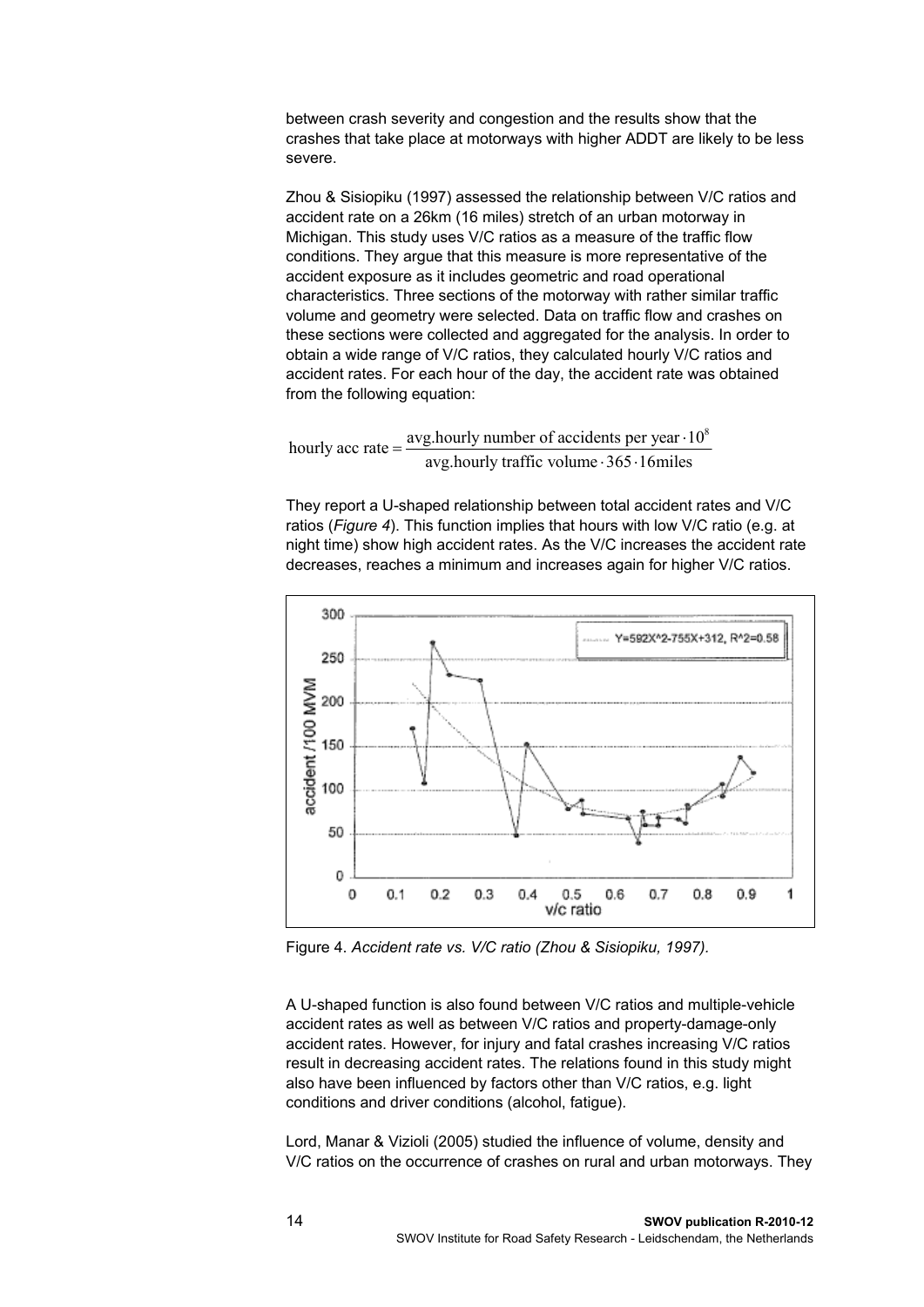employed hourly flow data from loop detectors located at various sections of a 40.5 km rural motorway and a 5 km urban motorway. The crashes used for the analysis cover a five-year period. The vehicle densities as well as the V/C ratios were calculated on the basis of the method proposed by the Highway Capacity Manual 2000 (Transportation Research Board, 2000). They find similar results to those obtained by Zhou and Sisiopiku (1997); as the V/C ratio increases, so does the likelihood of multi-vehicle crashes. With regards to density, the study concludes that as density increases, crash frequency increases, reaches a maximum and then decreases again. The relationship found between volume and crash risk suggests that the latter decreases as the volume increases. The authors do not make a distinction between congested and non-congested flow regimes when fitting the models to the data, and they suggest that such a distinction could better capture the nature of the relationship between crashes and traffic flow. In this study, the relations might again have been influenced by other factors such as light conditions.

In contrast to the above mentioned studies, Wang, Quddus & Ison (2009), who use a congestion index as a measure of congestion, report that there is no relationship between congestion and crash frequency or crash severity. The congestion index (CI) was generated by the difference between the actual travel time (T) and the free flow travel time  $(T_0)$  divided by the free flow travel time, as it had been defined by Tailor et al. (2000) (In Wang, Quddus & Ison, 2009).

$$
CI = \frac{T - T_0}{T_0}
$$

The congestion index (CI) was calculated for each road segment and for each hour and subsequently an average CI per road segment was determined. A higher value of CI represents a higher level of congestion. The authors compare 70 road segments along the M25 motorway in England. Besides the CI, other explanatory variables are used in their statistical models such as AADT, segment length, horizontal radius, gradient and number of lanes. They also analyze peak and off-peak periods separately, but no relationship between crashes and the congestion index CI is found. This study, however, employs hourly flow, delay and speed (averaged over a year) and therefore, the actual impact of varying flow conditions over short periods of time might not have been captured.

None of the studies mentioned above explicitly provide information about the influence of unstable and congested traffic flow on crash rate. The studies use data aggregated over time and therefore do not capture varying flow conditions. The next section discusses research that attempts to capture those varying flow conditions. These studies investigate which traffic flow conditions lead to crashes and therefore also provide information about the processes that lead to crashes.

#### <span id="page-16-0"></span>3.1.2. *Studies on crash precursors*

Rather recently, a new approach has come into use which involves disaggregated data. The reason for using disaggregated data is the possibility of better capturing short term variations in traffic flow conditions.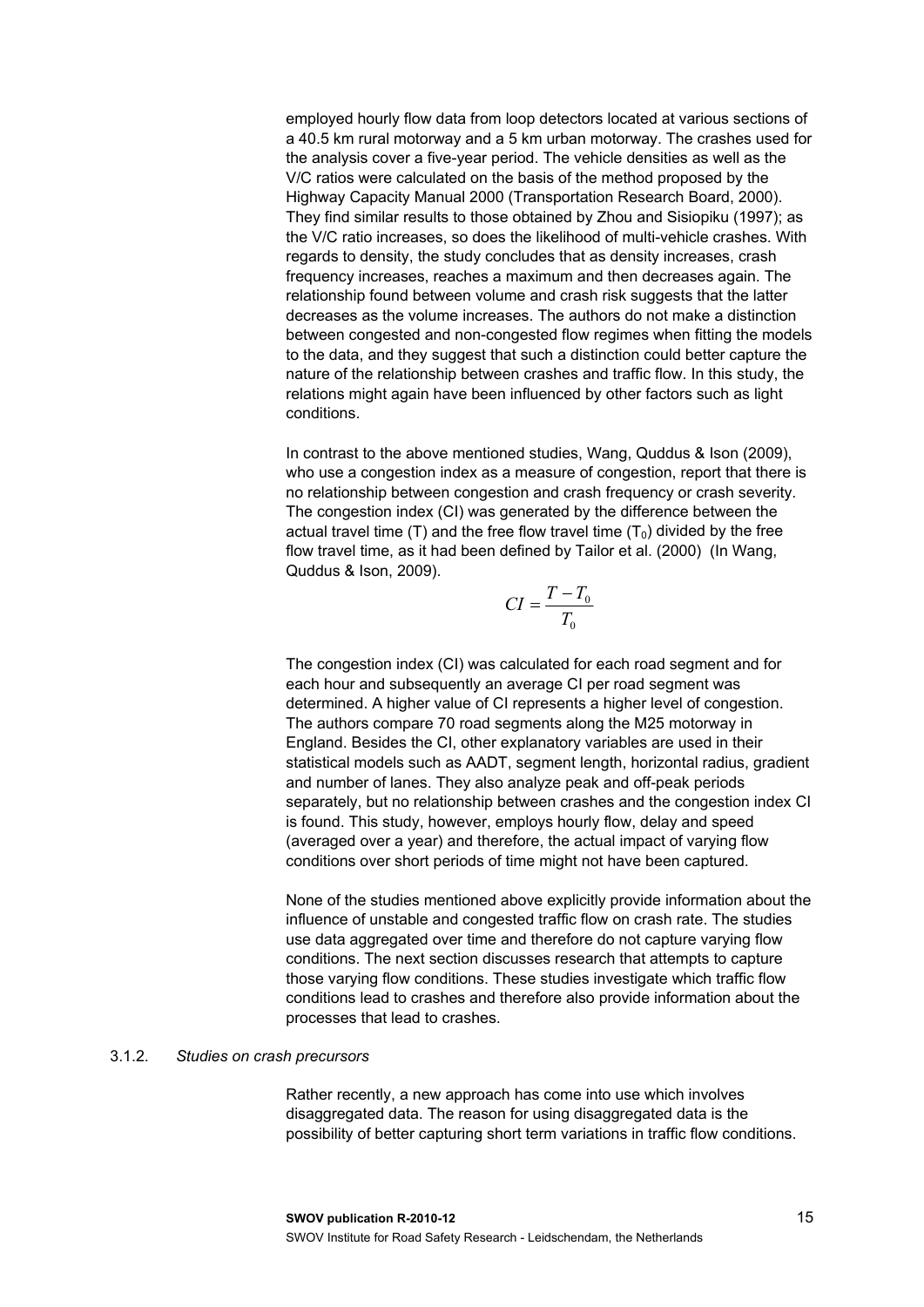Several studies have been carried out that deal with 'crash precursors', which are the traffic conditions that exist before a crash occurs.

Oh et al. (2001) studied the crash likelihood on a motorway in California by using real-time data, that is, online data from loop detectors. Several traffic flow parameters (5-minute averages and standard deviations of speeds, flows and occupancies) are tested in order to identify which one(s) relate(s) best to crash likelihood. They find that the standard deviation of speed in these 5 minutes is a useful measure to characterize two different traffic conditions; normal and disruptive. They define a disruptive traffic condition as the condition that leads to the occurrence of a crash. Their study suggests that crashes are more likely to occur as speed variation increases.

The same result was obtained by Lee, Saccomanno & Hellinga (2002) in their study on the effect of crash precursors on crash potential. Apart from speed variation in time (given by the coefficient of variation in speed, calculated as the standard deviation of speed divided by the average speed), they also consider density and speed variation across lanes as crash precursors. The data used to calculate the crash precursors was obtained from loop detectors on a stretch of an urban motorway in Toronto. Speed variation was calculated over a period of 5 minutes before the crash occurrence, whilst density was calculated for the time of the crash. Their findings suggest that an increase in speed variation, not only in time but also across lanes, is linked to an increased likelihood of crash occurrence. The same relationship is found for increasing density. Lastly, they conclude that crash likelihood during a peak period is higher than during an off-peak period.

In a more recent study by the same authors (Lee, Hellinga & Saccomanno, 2003) a model was developed that relates crash precursors to crash potential by dealing with some of the shortcomings from the earlier study. The study area and period considered are the same, but one of the crash precursors is replaced; speed variation across lanes was found to have no influence on the crash potential. It is therefore replaced by the average speed difference between upstream and downstream ends of a road section (Q). The latter parameter is considered to account for the influence on crash occurrence during queue formation and dissipation. They then study the influence of speed variation (CVS), density (D) and average speed difference (Q) on crash occurrence. In order to correct for the probability of crash occurrence due to traffic volume, a measure of the exposure is included (given by the product of the AADT and the length of the road segment). One of the shortcomings of the earlier study by Lee, Saccomanno & Hellinga (2002) was the subjective determination of the observation time period. A rather arbitrary 5-minute observation period was employed in the first study. In the follow-up study the observation time period is determined in such a way that the difference between the values of the crash precursors (Q, CVS and D) for the crash and non-crash cases is maximized. They find that 8 minutes before a crash the difference in CVS between a crash and a non-crash case is maximum. Similarly, observation periods of 3 and 2 minutes provide the maximum differences in D and Q, respectively, for crash and non-crash cases. They conclude that crash potential increases with higher levels of speed variation, density and exposure.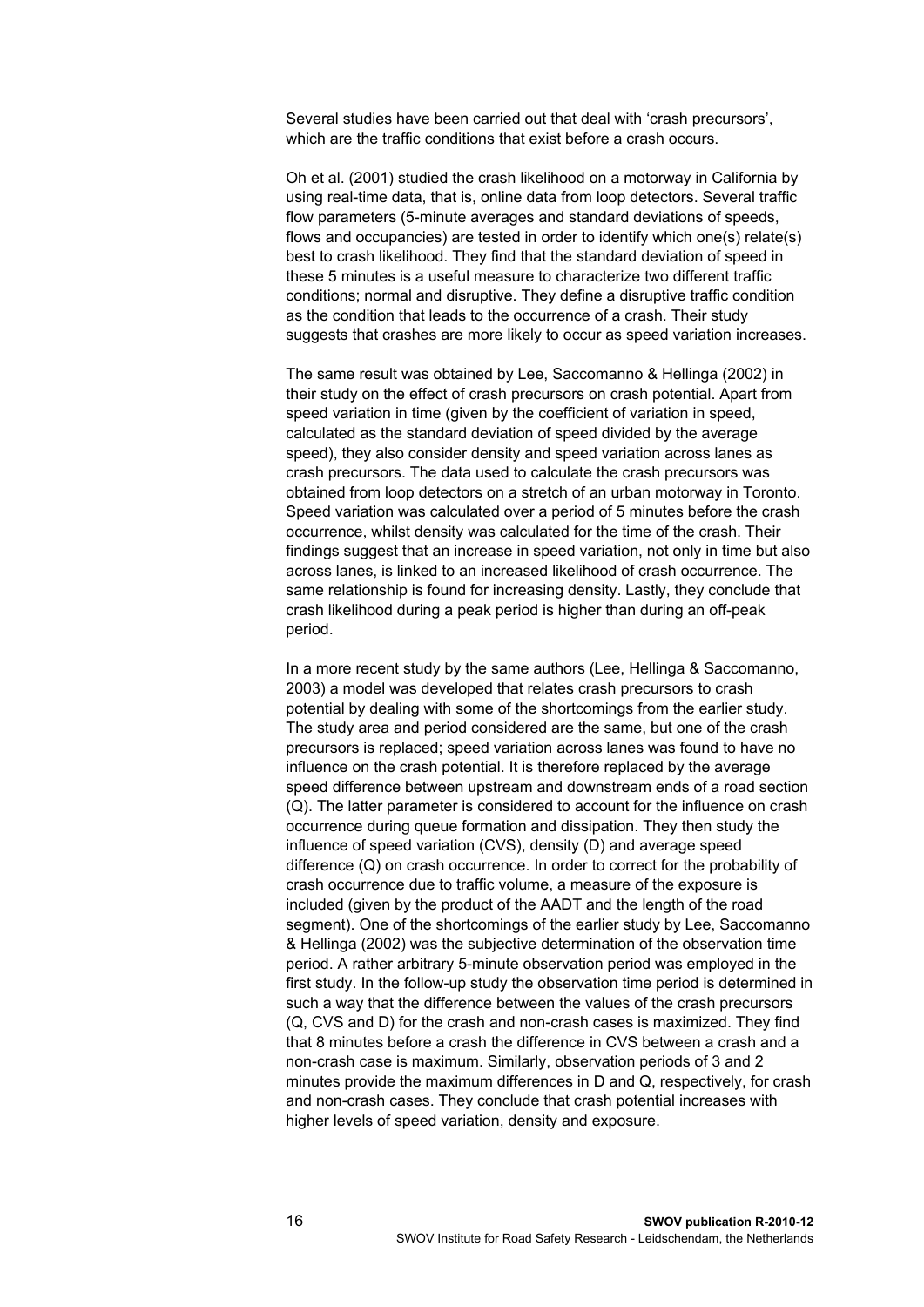A slightly different approach was taken in a study by Hourdos et al. (2006) as they only used a high-crash motorway section for the analysis. They investigate the relationship between traffic flow parameters and crashes (including near-misses, i.e. an evasive manoeuvre performed in order to avoid a crash) on a mile-long motorway section in Minneapolis. The data used for the study was obtained from video camera observations and traffic measurements at several locations. They point out that the benefit of using video camera is that it overcomes the inaccuracy of the time of the crash recorded by the police. The study includes 30 crashes and 122 near misses. They fit a model to the data that includes several traffic flow parameters (average speed, coefficient of variation of speed, traffic pressure, kinetic energy, etc.) as well as environmental conditions (pavement, visibility and sun position) as explanatory variables. The traffic pressure was obtained by multiplying density and speed variance.

It is concluded that large speed differences between lanes and density variability increase crash likelihood. Moreover, the sun facing the driver has a strong effect on crash likelihood, while visibility and pavement conditions only have a minor effect.

Golob, Recker & Pavlis (2008) presented a method that assesses the relationship between traffic flow parameters and the type of crash, severity, location and number of vehicles involved. Data on traffic volume and lane occupancy from six motorways was obtained from loop detectors during a six-month period. The motorways studied have three or more lanes but only three (the leftmost, one interior and the rightmost lane) were taken into account for the analysis. They find that data from loop detectors 20 minutes before a crash is sufficient to describe unsafe traffic conditions. An analysis of various traffic flow parameters shows that eight 'Traffic Flow Factors' can explain the relationship between traffic flow conditions and safety. The eight traffic flow factors are the following:

- Factor 1: Congestion in left and interior lanes
- Factor 2: Volume level
- Factor 3: Synchronized lane conditions (traffic conditions changing in the same way on all lanes)
- Factor 4: Right lane perturbation
- Factor 5: Volume variation across lanes
- Factor 6: Conforming curb lanes (degree to which right lane volumes are related to left and interior lanes volumes)
- Factor 7: Systematic volume change
- Factor 8: Synchronized flow in left and interior lanes (degree to which volumes and densities in the outer lanes are synchronized).

Their study finds that when the left and interior lanes are congested the likelihood of severe crashes decreases. If all lanes have similar traffic volumes, then congestion reduces crash severity by more than half. It is found that the effect of congestion on severity (severity decreasing due to low speeds) is offset by unstable flow conditions such as the change from free flow to congestion. When there is a rather uniform volume level across lanes, the volume variation in time indicates a higher likelihood of injury crashes.

With regards to the type of collision, the authors find that when left and interior lanes are congested, the likelihood of rear-end crashes as well as of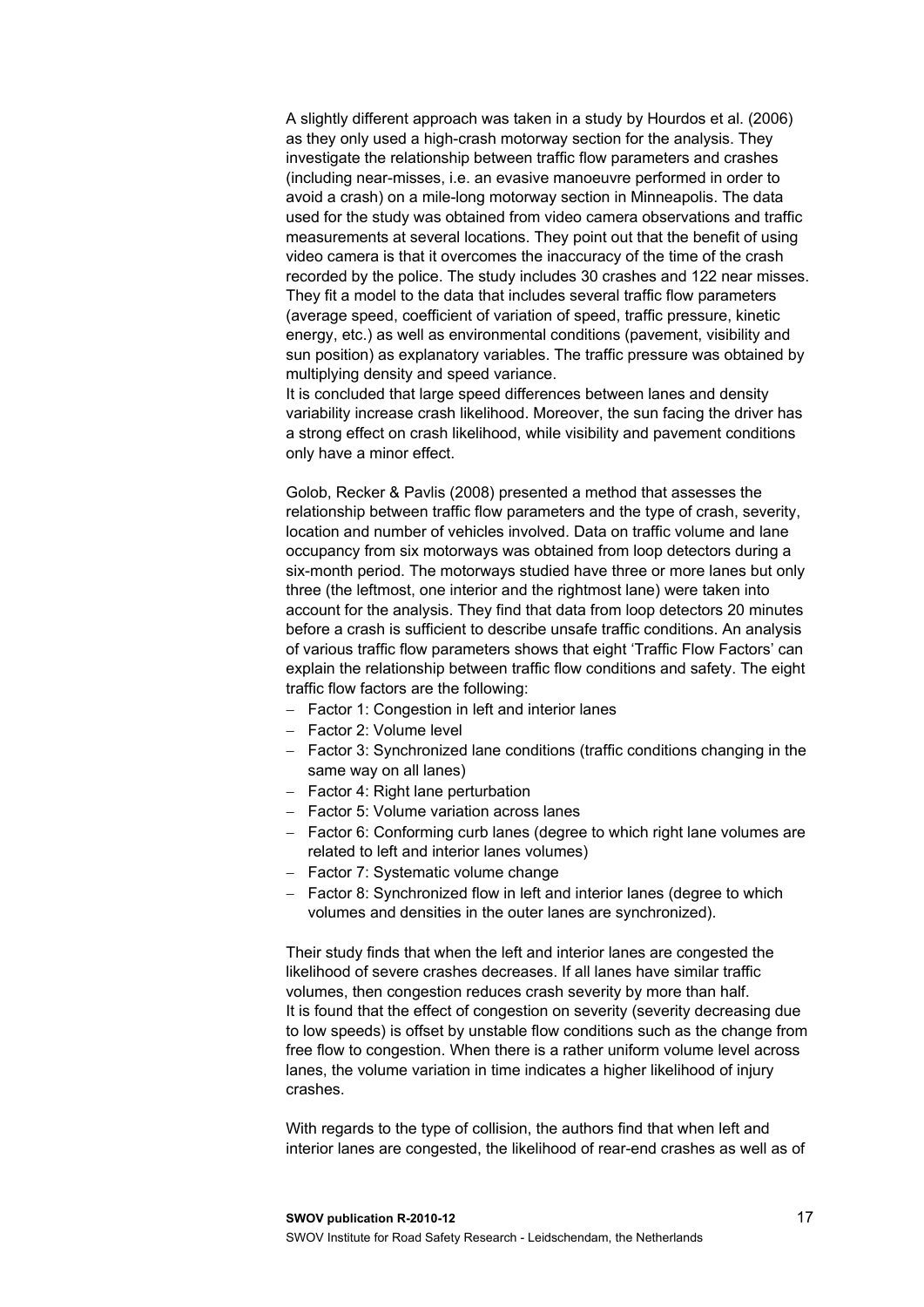side-impact crashes is higher, although the latter to a lesser degree. Crashes with (fixed) objects are more likely to occur when all lanes present similar congestion levels. They suggest that these crashes might be caused by drivers trying to avoid rear-end and side-impact crashes. The study also suggests that rear-end crashes are more likely to occur under unstable flow conditions. This study provides interesting insights into the effects of varying flow conditions. Nevertheless, it only takes into consideration flow conditions prior to a crash and across lanes.

A rather different approach was adopted by Abdel-Aty & Pande (2005) who analyze consecutive locations. Unlike Golob, Recker & Pavlis (2008), they also include traffic flow conditions when there are no crashes as well as the longitudinal variation of the flow conditions. This approach allows for more insight into the differences between traffic flow conditions in crash and noncrash situations.

Using a spatial-temporal approach they develop a method for identifying locations that are crash prone, based on dynamic flow conditions. The method provides a spatial approach as it takes into account several consecutive locations to measure flow conditions during a certain period of time.

The raw data consisted of 30 seconds average speed, vehicle counts and lane occupancy (percentage of time the detector is occupied) measured at 28 loop detectors located along a 21km road stretch. This data was then aggregated into 5min averages and standard deviations, over the three lanes. The 30-minute time period preceding the crash was divided into 5 minute time slices, where time slice 1 corresponds to the 5-minute period before the crash.

Several locations along a road segment were considered for measuring flow conditions. Each crash was associated with the closest loop detector, called detector F (see Figure 5).

A coefficient of variation in speed (CVS) and an average occupancy (AO) were used as traffic flow indicators for the safety level of the road section. The coefficient of variation was obtained by the ratio between the standard deviation of speed in five-minute intervals and the average speed over the same interval.

$$
CVS = \frac{\text{SDS}_{5\text{min}}}{\text{AS}_{5\text{min}}}
$$

Data on time and day of the crashes was used to retrieve data on the precrash flow conditions (during an 8-month study period) from one loop detector downstream where the crash took place and five upstream (see *[Figure 5](#page-20-0)*).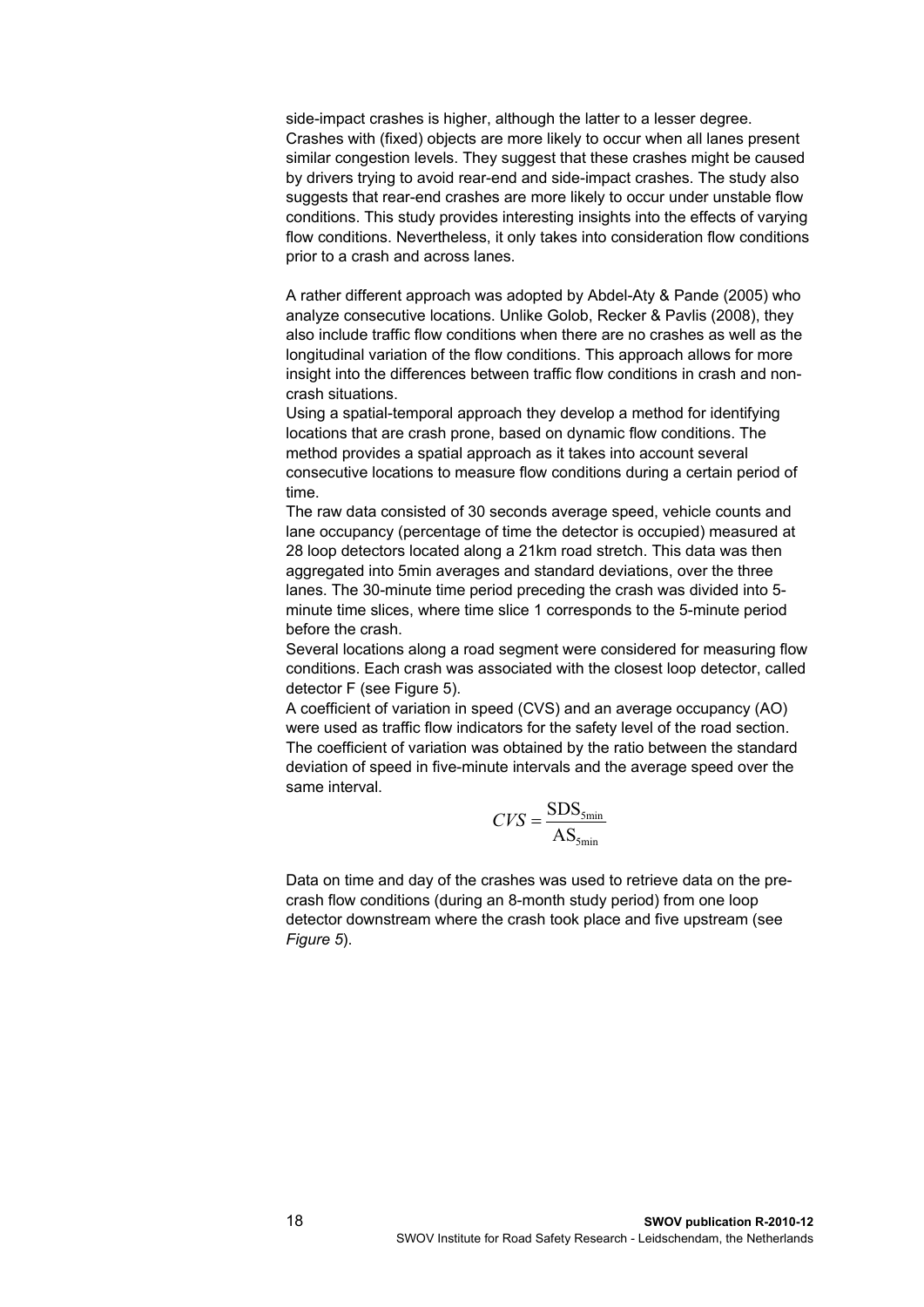

<span id="page-20-0"></span>Figure 5. *Loop detector stations on a road section labelled A to G for a given crash (Adapted from Abdel-Aty & Pande, 2005).*

For instance, if a crash took place on a Wednesday at 5 p.m., then data (from loop detectors A to G) on speed, volume and occupancy for all Wednesdays of the eight-month study period, during 30 minutes before the time of the crash (i.e. from 4:30 till 5:00 p.m.) was obtained. The data was retrieved in this way in an attempt to distinguish traffic flow conditions for crash and non-crash cases and also to be able to adjust for external factors such as driver population or geometric features. The study shows that a high value of CVS represents frequent queue forming and dissipation and that under these conditions crashes are more likely to occur.

Furthermore, it is concluded that by observing the coefficient of variation pattern from sets of three detectors a crash prone *location* can be identified. This finding implies that loop detector data can be utilized to identify crash prone conditions.

An improvement to the latter approach was carried through in a follow-up study by Abdel-Aty, Uddin & Pande (2005) that also investigates crash prone conditions, but does so by developing separate models for low-speed and high-speed operating conditions. The database was expanded for both the number of road sections and the period of time for the crashes observed. The distinction between a low and high-speed regime was made on the basis of a histogram of the average speed observed from the loop detector located nearest to the crash and the corresponding percentage of crashes. The two regimes were separated at a speed of about 60km/h (37.5mph). It is observed that there are more crashes under the low-speed regime than under the high-speed regime.

In the study four explanatory variables are tested: 1) the coefficient of variation in speed (CVS), 2) average lane occupancy (AO), 3) standard deviation of volume (SV), and 4) average volume (AV). The resulting model for a low-speed regime suggests that high variation of speeds around the crash location is a crash precursor. Moreover, it is shown that the shock wave generated by the downstream propagation of the congested flow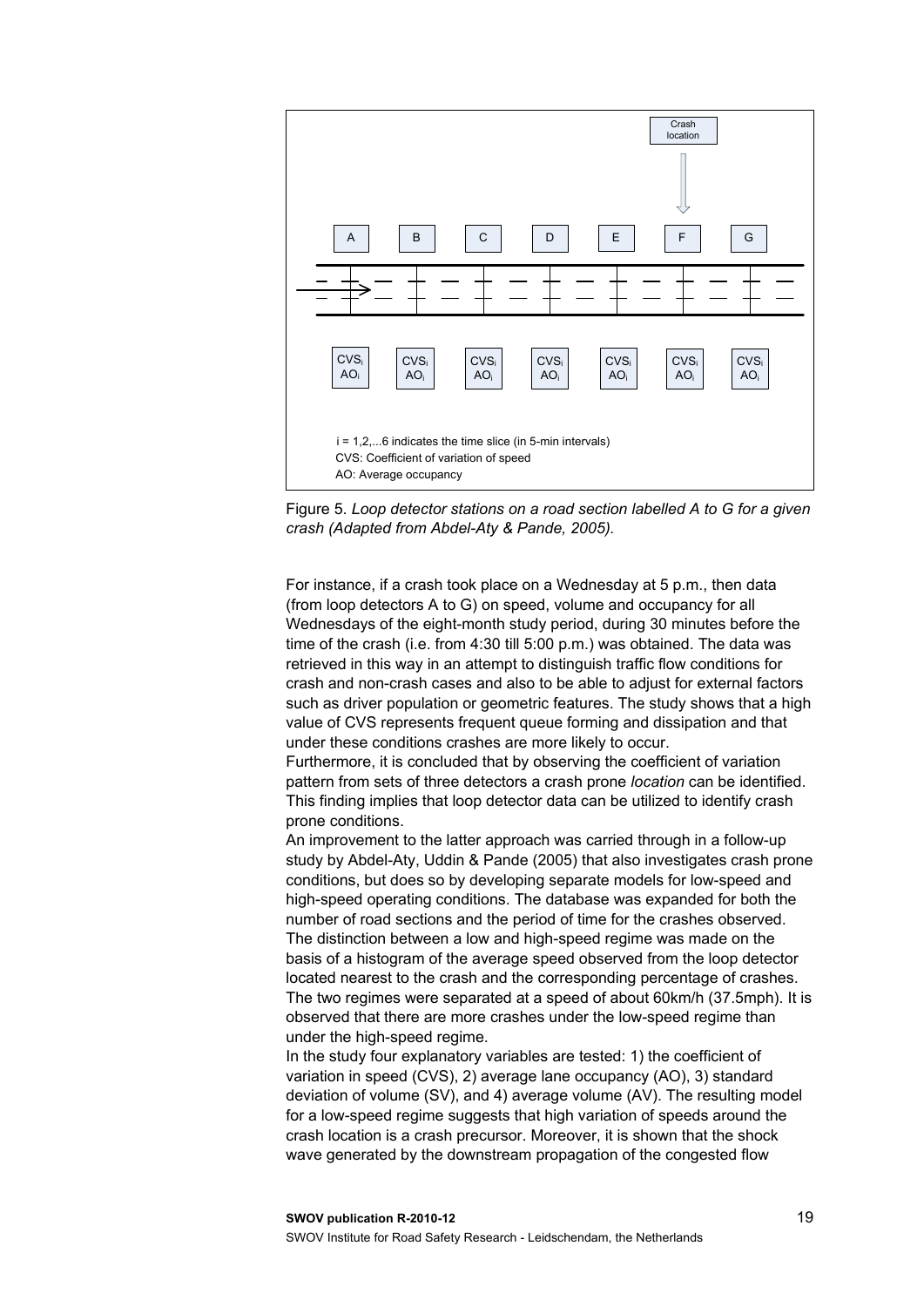regime travels in less than 5 minutes from two stations downstream the crash location to one station upstream.

Around the crash location, small variations in volume across lanes coupled to a high variation in speeds result in a higher crash likelihood.

A study by Lee, Abdel-Aty & Hsia (2006) investigated the crash precursors of side-impact crashes. They analyzed data from a 58 km motorway corridor and included crashes that took place over a period of four years. The data was plotted in a flow-occupancy graph which shows that side-impact crashes occur under uncongested flow conditions, while rear-end crashes occur under both congested and uncongested conditions. The authors state that the result is in line with the literature which suggests that side-impact crashes are related to lane change frequency and, therefore, they are also related to the level of congestion. The statistical analysis includes variables such as average speed, flow and occupancy as well as variation in speed and flow. Geometric and peak/off-peak factors were also considered. An overall average flow ratio (OAFR) measure was developed that accounts for lane change frequency. It was calculated on the basis of the average flows on each lane at a given time interval.

The observation time period was 5 to 10 minutes before the time of the crash. The authors find that overall average flow ratio, the coefficient of variation in flow and the peak/off peak period are good indicators of the likelihood of side-impact crashes. The study shows that when the flow variation across lanes is higher, side-impact crashes are more likely than rear-end crashes. During off-peak periods higher values of OAFR and of the coefficient of variation in flow are linked to increased odds of side-impact crashes. This implies that during congested periods (peak) the likelihood of rear-end crashes is higher when compared to side-impact crashes.

#### <span id="page-21-0"></span>3.2. **What happens at the tail of the queue and 'within' the queue**

The literature on the impact of the traffic conditions in the queue on safety is not very extensive. Nevertheless, a few studies have dealt with this topic and they are discussed below.

It was mentioned in the previous section that Lee, Hellinga & Saccomanno (2003) studied the effect of crash precursors on crash potential. One of the crash precursors they took into account was Q, the speed difference between the upstream and downstream end of the road section. High speed differences within a short distance of a road section are characteristic traffic flow conditions of queue formation or dissipation. It was determined that a 2 minute observation period before the crash occurrence yielded the best crash precursor data. They found that high values in parameter Q increase the likelihood of crash occurrence. This finding suggests that crashes are likely to be more frequent during the formation and dissipation of the queue.

Abdel-Aty & Pande (2006) studied the characteristics of rear-end crashes on a motorway using a spatial-temporal approach.

Crash data from the period 1999 to 2003 yielded 1620 rear-end crashes. The crash location was linked to the nearest loop detector, which is called station F. The time period preceding the crash was divided into 5-minute time slices. Average speeds (over all lanes) 5 and 10 minutes before the crash occurrence were calculated  $(AS_1$  and  $AS_2$ , respectively) for two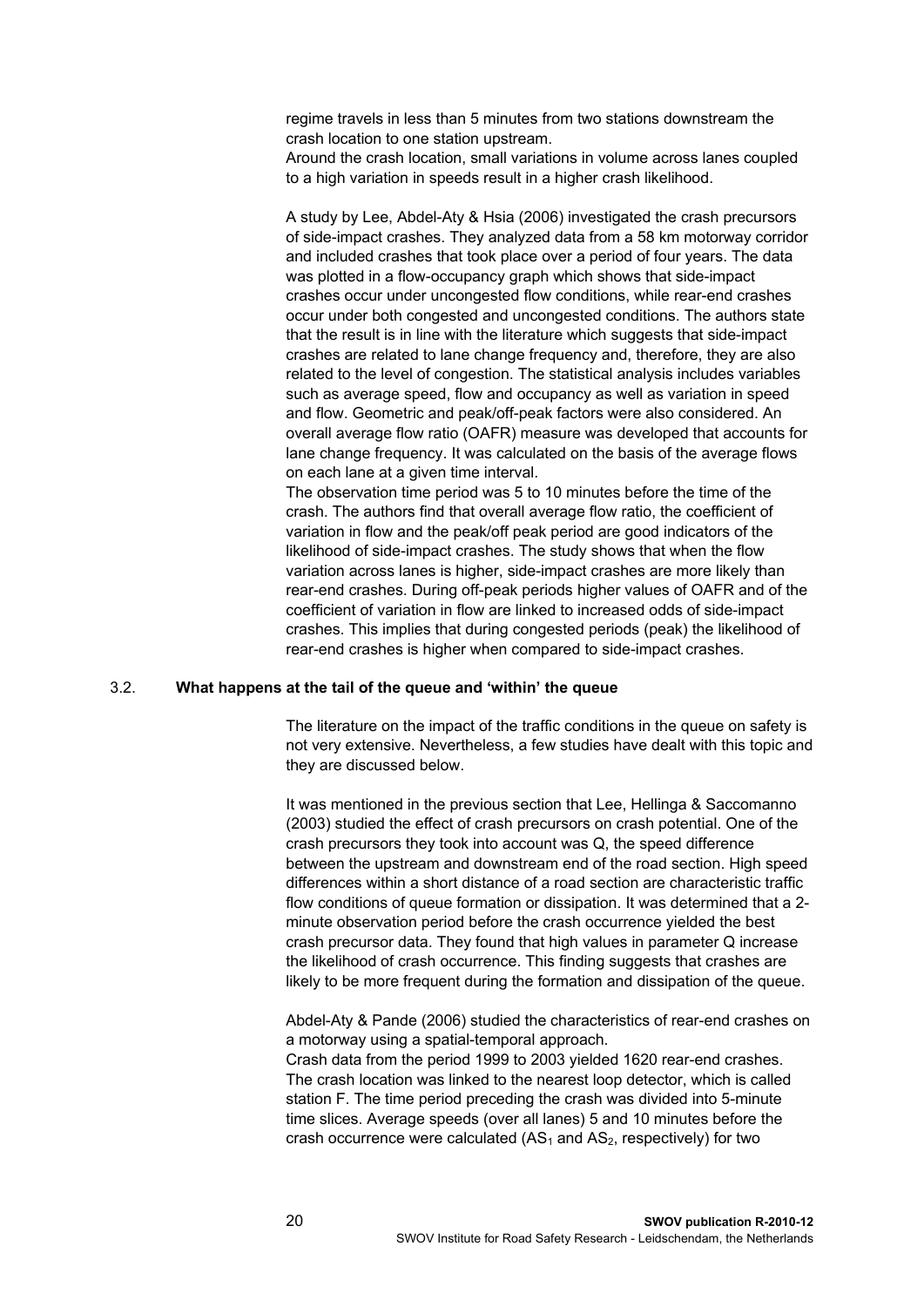stations upstream (station D) and two stations downstream (station H) of the crash location, see *[Figure 6](#page-22-0)*.



<span id="page-22-0"></span>Figure 6. *Loop detector stations D, F and H for a given crash (Adapted from Abdel-Aty & Pande, 2006).*

They used speed conditions 5 to 10 minutes before the crash occurrence for further analysis (time slice 2). On the basis of the speed conditions at stations D, F and H, rear-end crashes are then grouped into two speed regimes (Note that the way in which the speed regime is classified differs from the study by Abdel-Aty, Uddin & Pande (2005) presented in *Section 3.1.2*). Crashes that took place under regime 1 present rather low speeds at all stations, 5 to 10 minutes before the crash took place. Crashes under regime 2, however, show rather high speeds at all stations. The severity of the crashes under these regimes is analyzed. It is concluded that both property damage-only and fatal crashes are more frequent under regime 2 (higher speeds) than under regime 1. The authors suggest that crashes classified under regime 2 occur as the queue starts to build up, since the regime is characterized by higher speeds in the 10 minutes before the crash. In contrast, the authors imply that crashes under regime 1 are related to the dissipation of the queue. The authors imply therefore, that rear-end crashes at the tail of the queue (when the queue is building up) are more likely to occur than at the head of the queue (when the queue is dissipating).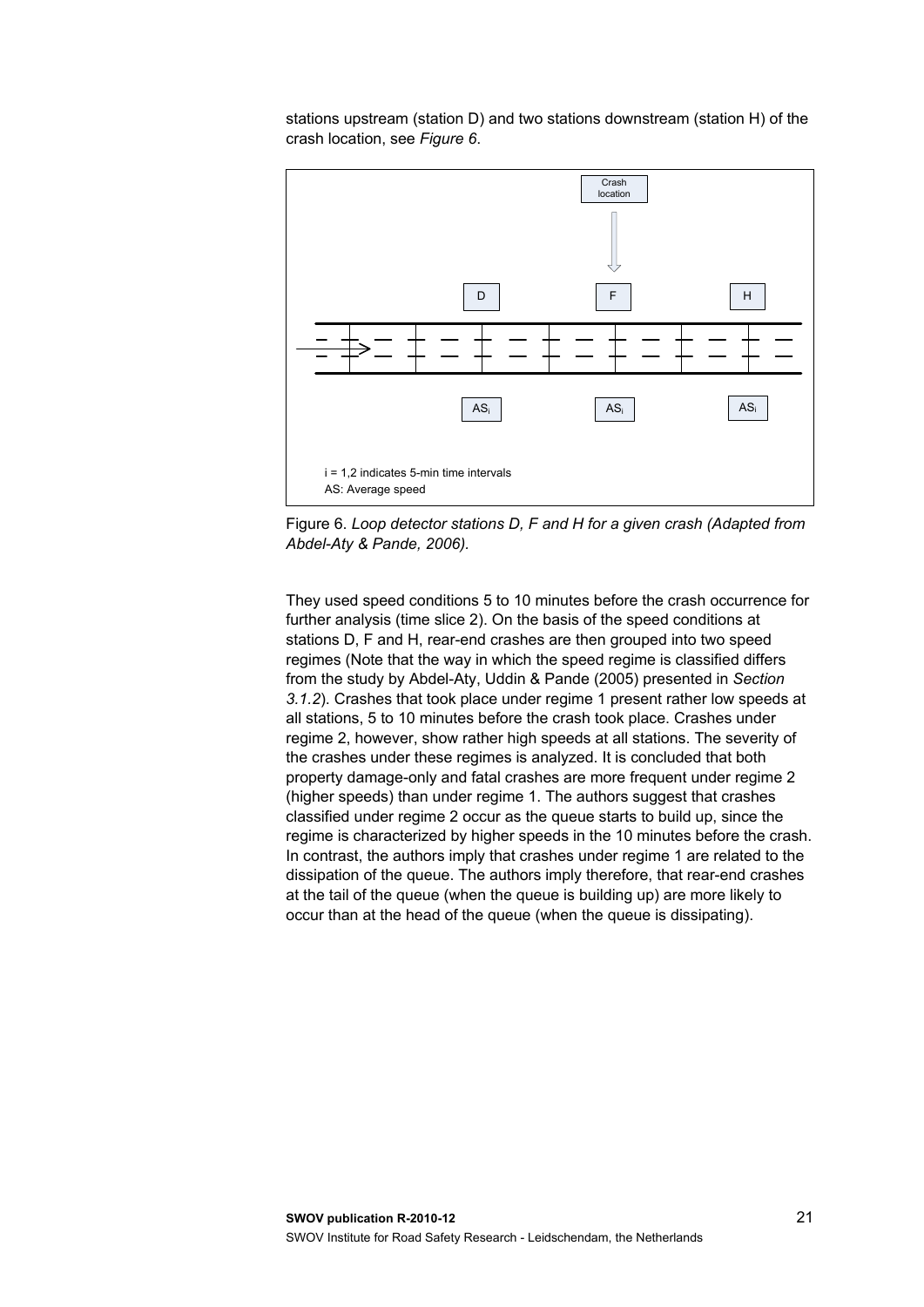## <span id="page-23-0"></span>**4. Conclusions and further research**

This literature review was meant to investigate the relationship between congestion and safety on motorways. The hypotheses that were explored are the following:

- 1. Traffic congestion levels have been increasing significantly in the last few decades, and this trend seems to continue. The general perception is that crash frequency increases with increasing congestion levels. Nevertheless, it is expected that severe crashes will not increase under these traffic conditions.
- 2. Crash frequency, severity and type are expected to be affected by the changing flow conditions that occur when traffic starts to become congested.
- 3. Once traffic is congested, fewer (serious) crashes are expected to occur within the queue. In contrast, at the tail of the queue more severe rearend crashes are to be expected.
- 4. It is expected that the effects of congestion on safety depend on the extent to which the drivers are surprised by the congestion. This may, in its turn, depend on the type of congestion, the location of the queue and the use of variable message signs.

#### <span id="page-23-1"></span>4.1. **Conclusions**

Two types of studies were discussed that deal with the relationship between flow conditions and crash severity, frequency and type. The first uses aggregated data based on long observation periods (e.g. hourly periods), which are then aggregated over say a year. These studies compare various locations and/or different time periods (e.g. peak and non-peak). The second type of study uses short observation periods (e.g. 5 minutes) and analyses which traffic conditions result in crashes. These studies based on disaggregated data allow for the observation of flow changes in short intervals.

Studies with disaggregated data are more appropriate for investigating hypotheses 2 and 3. These studies are better able to capture short-term variations in traffic volumes that occur during the building up and breaking down of congestion.

Based on the literature discussed in the previous sections the following conclusions may be drawn. With regard to the first hypothesis, results of different studies are not consistent. Some studies (Chang & Xiang, 2003; Zhou & Sisiopiku, 1997) find that high V/C ratios result in higher crash rates but less severe crashes. According to Lord et al (2005), however, crash rates decrease at high density levels. Wang, Quddus & Ison (2009) find no relationship between congestion and crash frequency nor between congestion and crash severity. None of these studies explicitly provide information about the influence of congestion on crash rate.

When looking at the traffic processes in more detail, the results regarding the second hypothesis seem to be rather consistent. The studies suggest that crash likelihood increases as the speed variability increases (a typical indicator for unstable traffic conditions). Also large speed differences between lanes and density variability seem to increase the crash likelihood.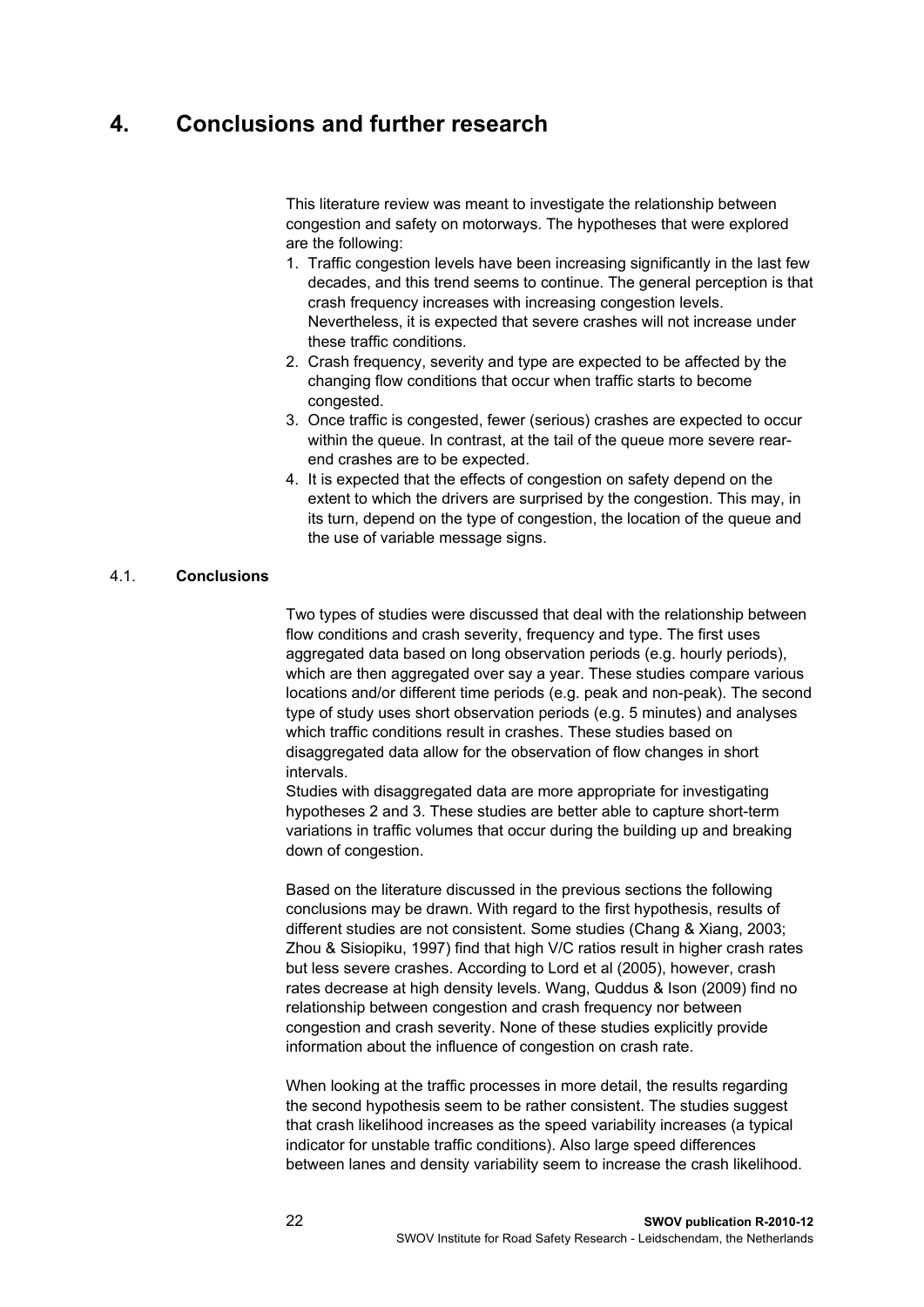As mentioned before, crash severity decreases with increasing volumes (or V/C ratios) according to the studies based on aggregated data. Golob, Recker & Pavlis (2008), who based their study on disaggregated data, report somewhat different results: in the transition from free flow to congested conditions, crash severity does not seem to vary due to the traffic situation. However, once traffic is congested crash severity decreases. Furthermore, the studies seem to show consistent results with regard to crash type. Golob, Recker & Pavlis (2008) indicate that under unstable conditions, rear-end crashes are more likely to occur. Even though Lee, Abdel-Aty & Hsia (2006) only differentiate between peak and non-peak periods, they arrive at a similar conclusion; rear-end crashes are more likely to occur during unstable flow conditions. This is supported by studies with aggregated data, which suggest that rear-end crashes are more frequent than side-impact crashes as volumes increase. In general, as traffic becomes congested, multiple vehicle crashes are more frequent than single vehicle crashes.

The third hypothesis could not be fully proved due to the scarcity of the literature on the topic. Nevertheless, the studies which rely on disaggregated data provide some insight in this respect. The study by Lee, Hellinga & Saccomanno (2003) suggests that crashes are more likely to occur during the formation and dissipation of the queue. The crash likelihood within the queue was not addressed in their study, nor in the study by Abdel-Aty & Pande (2006). They suggest that more rear-end crashes occur as the queue builds up than as the queue dissipates. The distinction between these two situations was made on the basis of the average speed prevailing before the crash, and therefore crashes in non-congested conditions could also be included in the sample. Thus, the study does not provide a complete picture about the crash frequency and severity at the tail of the queue. The study by Golob, Recker & Pavlis (2008) (also based on disaggregated data) reports some findings that could be related to the situation within the queue. It is observed that once the traffic is congested, crash severity is greatly reduced when all lanes present similar flow conditions. Under these conditions of uniformity, crashes with (fixed) objects are more likely to occur. When only the left and interior lanes are congested, rear-end and side-impact crashes are more likely.

The fourth hypothesis about the effects on safety of structural and incidental congestion could not be investigated on the basis of the available literature.

In summary, the literature discussed provides insight into the relations between unstable traffic conditions and crash frequency, severity and type. Moreover, it offers a better understanding of rear-end crash occurrence at the tail of the queue.

Although the available literature does not provide a complete picture of the relationship between congestion and safety, it does present an overview of the current status of research on this subject. However, several questions are still to be answered. As increasing congestion seems to pose a significant problem to traffic safety, there is need for further research.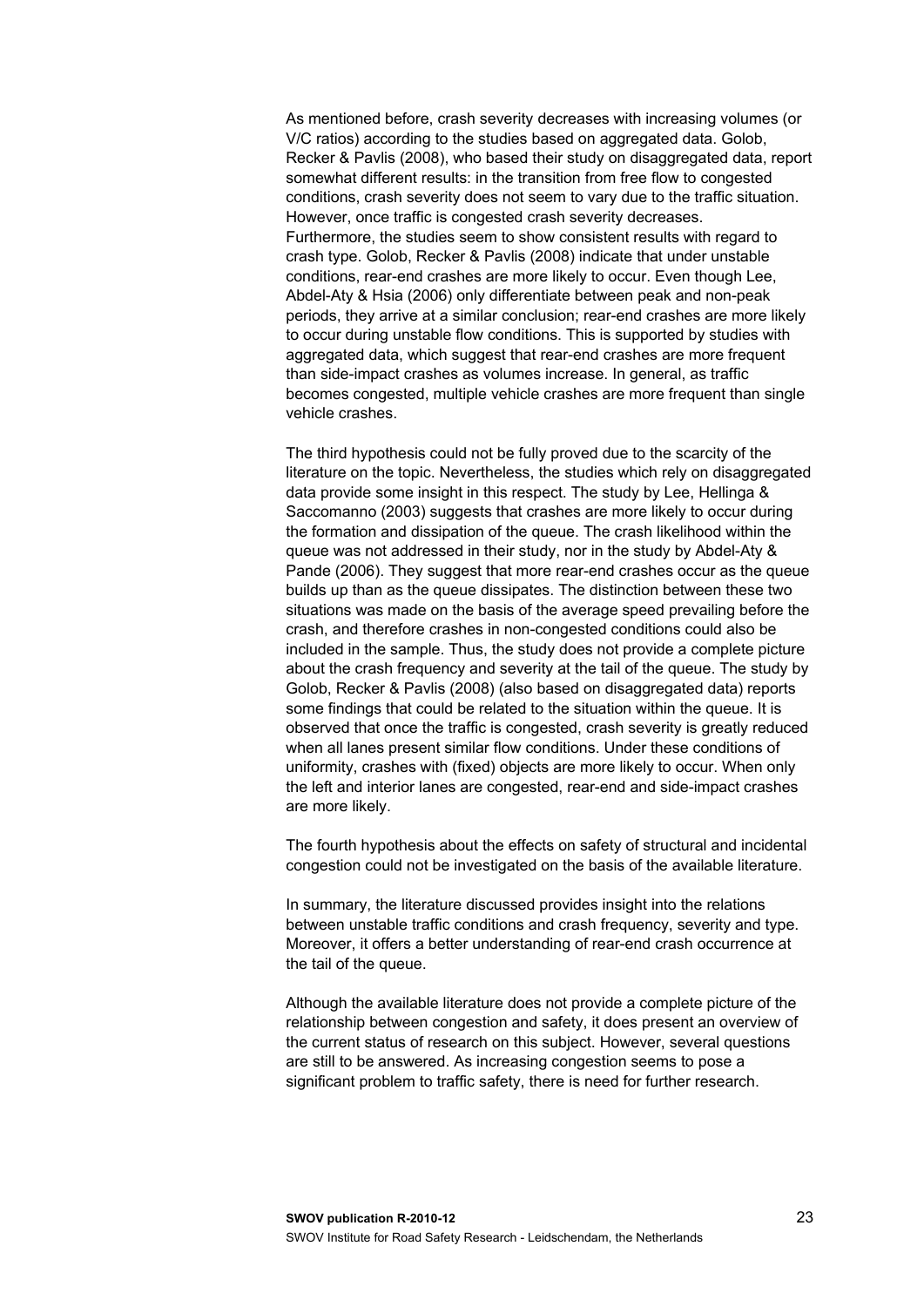#### <span id="page-25-0"></span>4.2. **Further research**

There are a number of hypotheses that could not be fully investigated and therefore, further research is needed. The remaining hypotheses are the following:

- 1. Congestion increases crash rates and reduces crash severity.
- 2. Rear-end crashes at the tail of the queue are more severe than crashes within the queue.
- 3. Crashes are less frequent within the queue than at the tail of the queue.
- 4. It is expected that the effects of congestion on safety depend on the extent to which drivers are surprised by the congestion. Factors such as the location of queues, variable message signs or automatic incident detection might play an important role in the relationship between traffic safety and congestion.

There are three potential research methods that could be adopted for a follow-up study: modelling, observation or data analysis. *Modelling* refers to the use of a traffic model (e.g. MIXIC) to analyse processes that occur in cases of unstable traffic flow or congestion. *Observation* refers to the analysis of video images of the traffic on motorways. This makes it possible to observe the prevailing traffic conditions and the processes that take place as the flow becomes congested. *Data analysis* refers to the study of data that is collected after-the-fact (in this case, crashes). Crash records can be linked to the NWB (Nationaal WegenBestand or translated "National Road Database") and data on traffic volumes as well as congestion can be obtained from Rijkswaterstaat (the Dutch Ministry of Waterways and Public Works). This data would allow for the analysis of the circumstances under which crashes occurred.

The advantage of modelling is that different traffic situations can easily be simulated by the traffic model. The main drawback is that the extent to which the method provides answers to the hypotheses depends on how well the software represents reality. Observation provides more insight into processes that might result in crashes. However, in order to study the effects of congestion on safety, an important number of crash situations should be observed to allow for a statistically sound analysis. Such a requirement has the disadvantage of being extremely time-consuming. Modelling as well as observation is mainly useful to provide more insight into processes in unstable or congested traffic conditions that may result in crashes. The remaining research questions however, do not concern processes that result in crashes, but concern severity of crashes, the risk of crashes within a queue and factors that influence the relation between congestion and traffic safety. *Data analysis* is a more appropriate research method to answer these questions. Therefore, this method is recommended for further research. By linking crash data to data on traffic volume and flow conditions, crash rates during congestion and non-congestion conditions can be compared. In that way, insight can be obtained into the effect of congestion on crash rates and crash severity in general. Moreover, crash rates can be compared for different types of congestion (e.g. recurrent vs. non-recurrent). Finally, by analysing the time and location of crashes in more detail, it can be investigated in which part of a queue most crashes occur.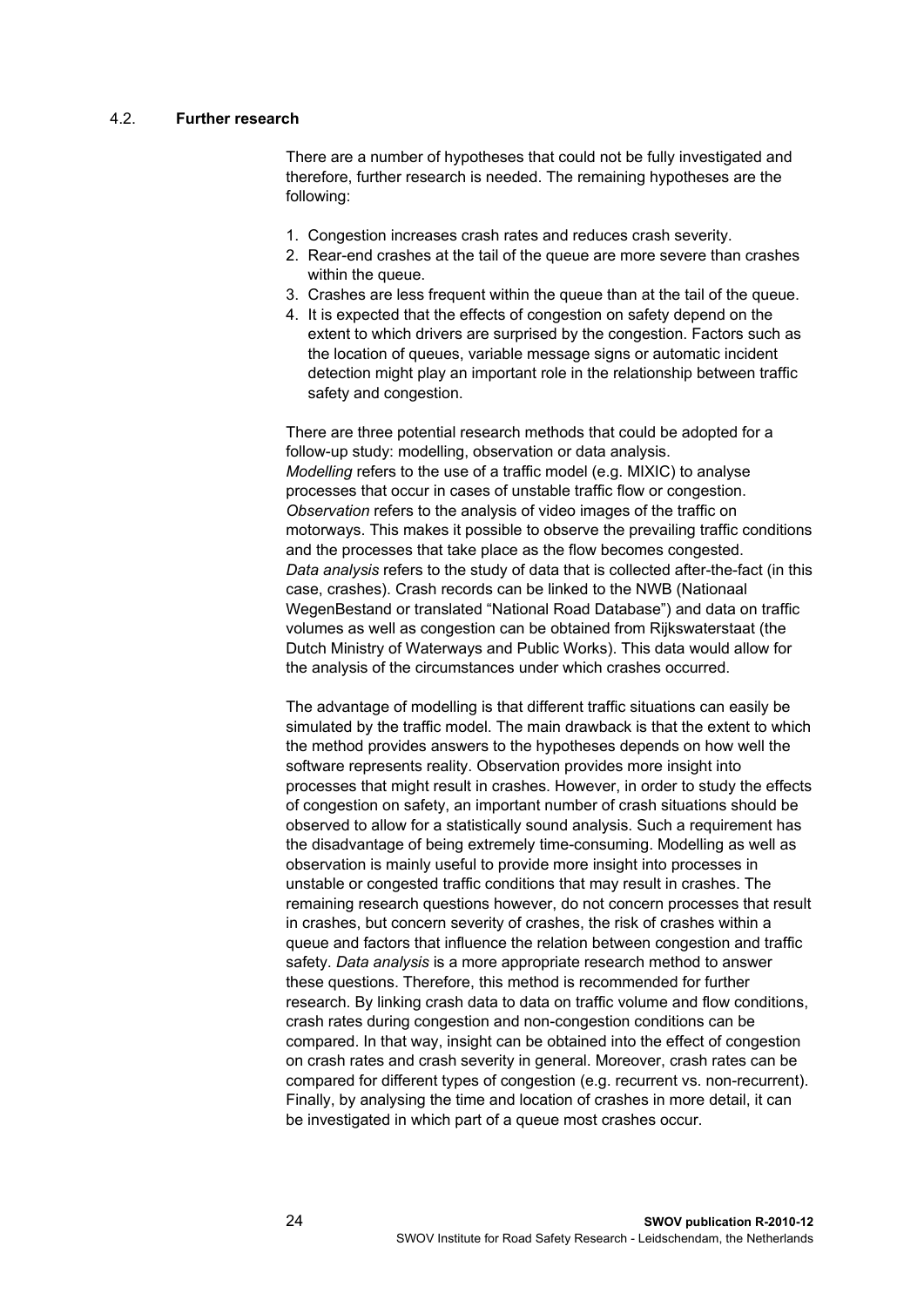Interviews with experts in the field will help select the best approach to carry out the follow-up study. Cooperation with the Delft University of Technology, would offer more understanding of the theory on traffic processes and on the type of data required for investigating the hypotheses.

Rijkswaterstaat – Dienst Verkeer en Scheepvaart (the Dutch Ministry of Waterways and Public Works – Department of Traffic and Navigation) could be asked to provide information with regard to data availability on congestion and traffic volumes and to the type of data analysis they employ.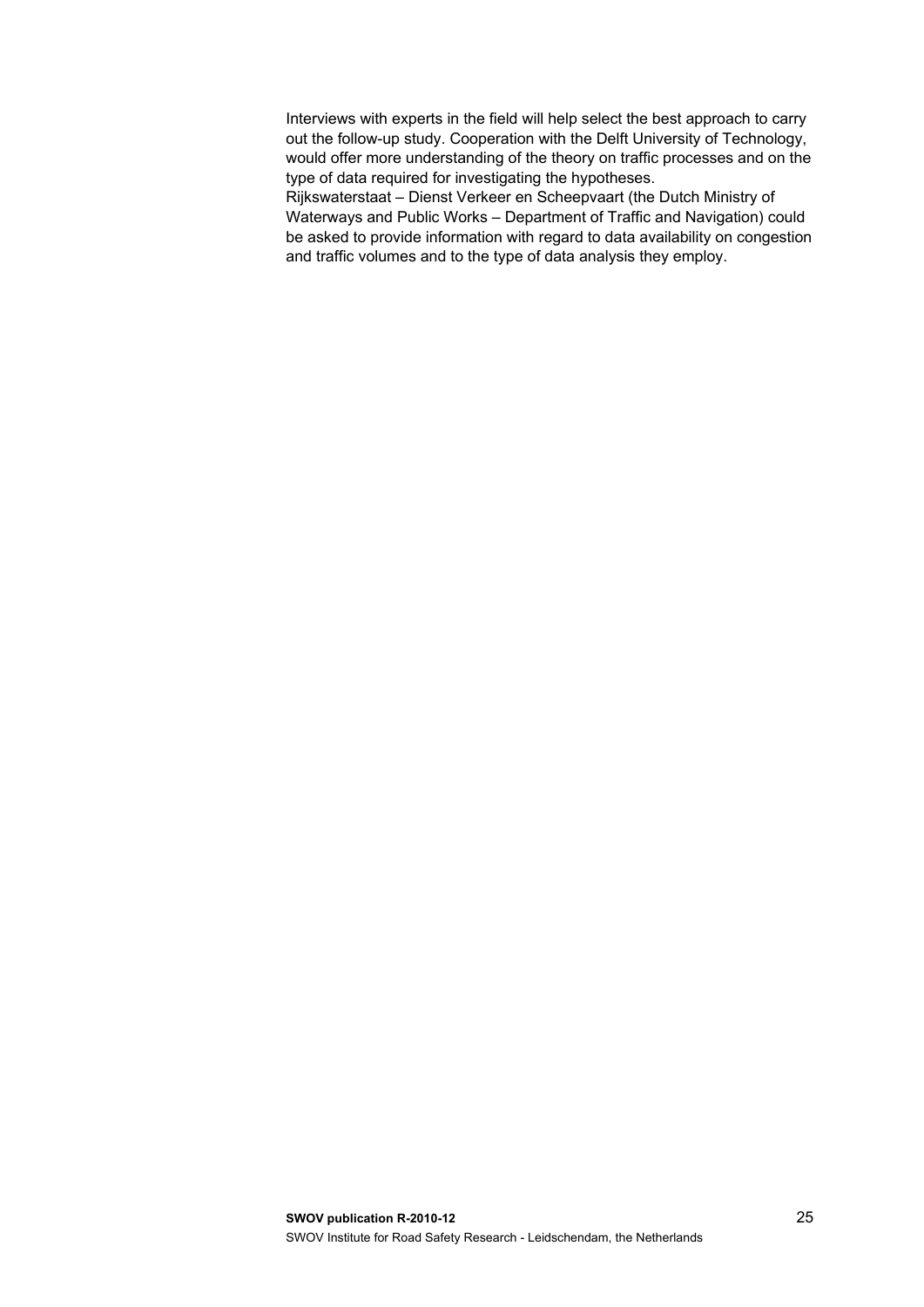### <span id="page-27-0"></span>**References**

Abdel-Aty, M. & Pande, A. (2005). *Identifying crash propensity using specific traffic speed conditions.* In: Journal of Safety Research*,* vol. 36, nr. 1, p. 97- 108.

Abdel-Aty, M. & Pande, A. (2006). *Properties of freeway rear-end crash clusters.* In: Proceedings of the 11th International Conference of the Hong Kong Society for Transportation Studies. Hong Kong.

Abdel-Aty, M., Uddin, N. & Pande, A. (2005). *Split models for predicting multivehicle crashes during high-speed and low-speed operating conditions on freeways.* In: Transportation Research Record: Journal of the Transportation Research Board, nr. 1908, p. 51-58.

Chang, G. & Xiang, H. (2003). *The relationship between congestion levels and accidents*. Maryland State Highway Administration, Baltimore, United States.

Dijkstra, A. & Drolenga, J. (2008). *Safety effects of route choice in a road network: Simulation of changing route choice*. R-2008-10. SWOV Institute for Road Safety Research, Leidschendam.

Driel, C. van (2007). *Driver support in congestion. An assessment of user needs and impacts on driver and traffic flow.* Proefschrift University of Twente, Enschede, the Netherlands.

Duivenvoorden, K. (2010). *The relationship between traffic volume and road safety on the secondary road network; A literature review*. D-2010-2. SWOV Institute for Road Safety Research, Leidschendam.

DVS (2008). *Bereikbaarheidsmonitor Hoofdwegennet 2007*. Dienst Verkeer en Scheepvaart, Delft, The Netherlands.

DVS (2009). *Nationale Mobiliteitsmonitor 2009*. Dienst Verkeer en Scheepvaart, in opdracht van de Stuurgroep Nationale Mobiliteitsmonitor, Delft, The Netherlands.

Golob, T.F., Recker, W. & Pavlis, Y. (2008). *Probabilistic models of freeway safety performance using traffic flow data as predictors.* In: Safety Science*,* vol. 46, nr. 9, p. 1306-1333.

Hall, F. (2001). *Traffic stream characteristics*. In: Gartner, N., Messer, C.J. & Rathi, A.K. (red.), Traffic flow theory. A state-of-the-art report. Committee on Traffic Flow Theory and Characteristics, United States, p. 2.1-2.33.

Hoogendoorn, S.P. (2007). *Traffic flow theory and simulation.* Lecture notes course vk4821. Transportation and Traffic Engineering Section. Delft University of Technology, Delft.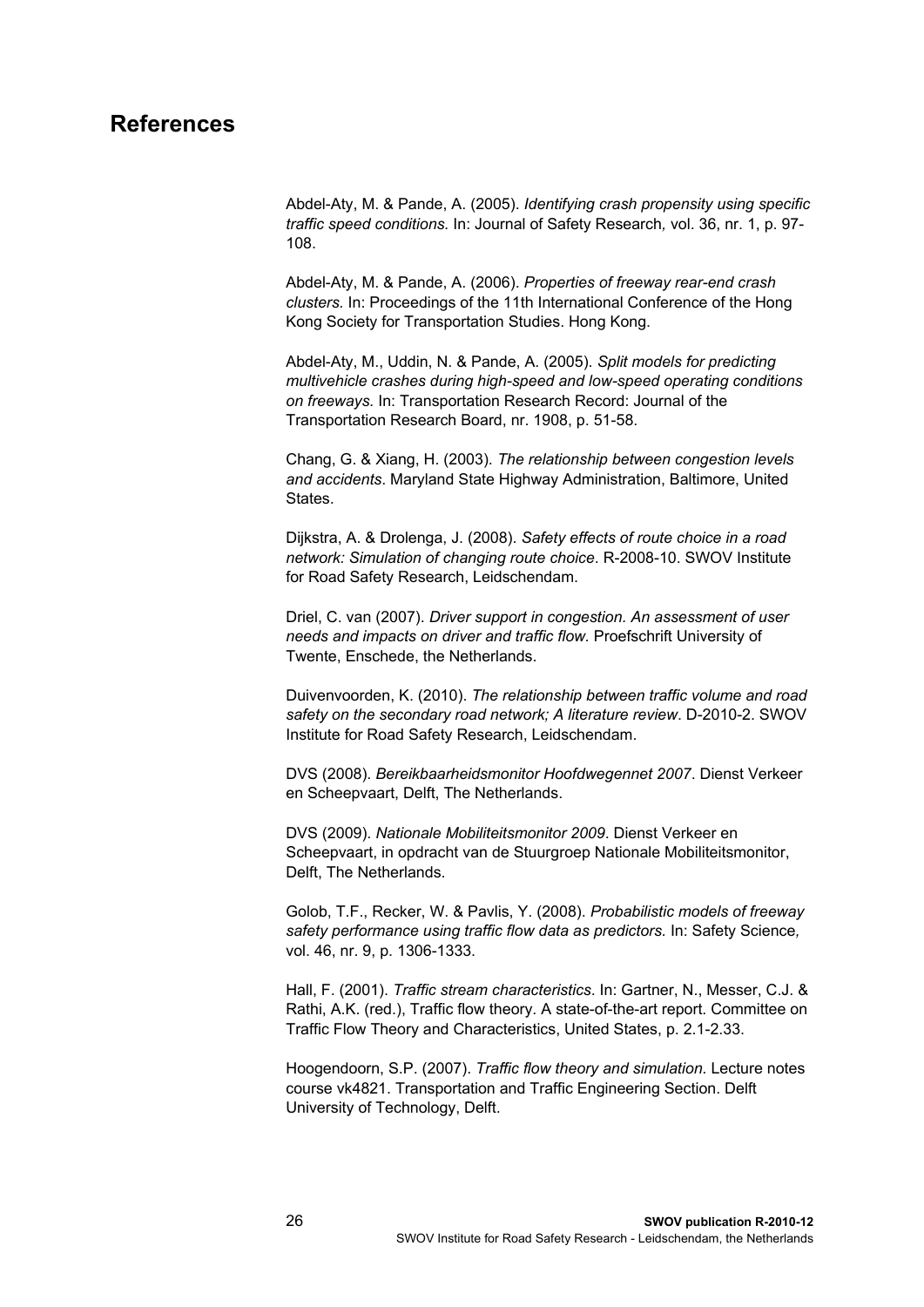Hourdos, J., et al. (2006). *Real-time detection of crash-prone conditions at freeway high-crash locations.* In: Transportation Research Record: Journal of the Transportation Research Board, nr. 1968, p. 83-91.

Janssen, L.H.J.M., Okker, V.R. & Schuur, J. (2006). *Welvaart en Leefomgeving*. Centraal Planbureau, Natuur en Milieu Planbureau, Ruimtelijk Planbureau, Den Haag, the Netherlands.

Jun, J. & Lim, I.-K. (2008). *A potential congestion severity measure from the percent of congestion and the duration of continuous congestion.* In: Proceedings of the 87th TRB Annual Meeting 2008. Washington DC, Transportation Research Board TRB.

KiM (2008). *Mobiliteitsbalans 2008*. Kennisinstituut voor Mobiliteitsbeleid KiM, Den Haag, The Netherlands.

KiM (2009). *Mobiliteitsbalans 2009*. Kennisinstituut voor Mobiliteitsbeleid KiM, Den Haag, The Netherlands.

Lee, C., Abdel-Aty, M. & Hsia, L. (2006). *Potential real-time indicators of sideswipe crashes on freeways.* In: Transportation Research Record: Journal of the Transportation Research Board, nr. 1953, p. 41-49.

Lee, C., Hellinga, B. & Saccomanno, F. (2003). *Real-time crash prediction model for application to crash prevention in freeway traffic.* In: Transportation Research Record: Journal of Transportation Research Board, nr. 1840, p. 67-77.

Lee, C., Saccomanno, F. & Hellinga, B. (2002). *Analysis of crash precursors on instrumented freeways.* In: Transportation Research Record: Journal of Transportation Research Board, nr. 1784, p. 1-8.

Lord, D., Manar, A. & Vizioli, A. (2005). *Modeling crash-flow-density and crash-flow-V/C ratio relationships for rural and urban freeway segments.* In: Accident Analysis & Prevention*,* vol. 37, nr. 1, p. 185-199.

May, A.D. (1990). *Traffic flow fundamentals*. Prentice-Hall, Englewood Cliffs, NJ.

Oh, C., et al. (2001). *Real-time estimation of freeway accident likelihood.* In: Proceedings of the 80th TRB Annual Meeting 2001. Washington, D.C., Transporation Research Board TRB.

Rietveld, P. & Shefer, D. (1994). *Congestion and safety on highways : towards an analytical model.* In: Proceedings of the Third International Conference on Safety and the Environment in the 21st Century : lessons from the past, shaping the future. Tel Aviv, Israel, p. 56-78.

SWOV (2007). *Network Management and Sustainable Safety*. Fact sheet, November 2009. SWOV Institute for Road Safety Research, Leidschendam.

Transportation Research Board (2000). *Highway Capacity Manual 2000; metric version*. National Research Council, Transportation Research Board TRB / National Academy Press, Washington, D.C.